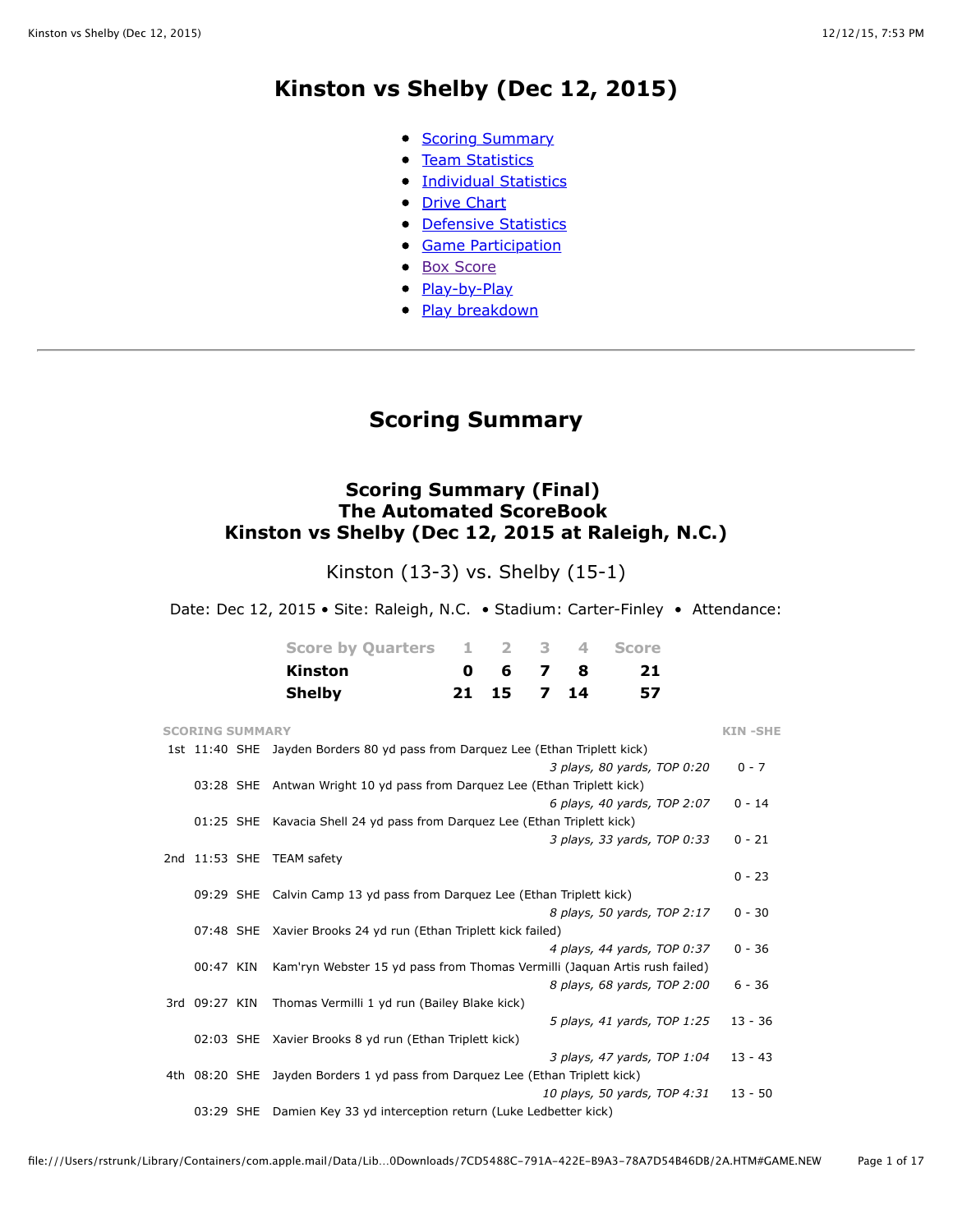$13 - 57$ 

| 00:10 KIN Jaguan Artis 41 yd pass from Thomas Vermilli (Tavon Herns rush) |  |
|---------------------------------------------------------------------------|--|
| 6 plays, 80 yards, TOP 3:19 21 - 57                                       |  |

Kickoff time: 4:05PM • End of Game: 7:10 • Total elapsed time: 3:05 Referee: Setser, S • Umpire: Stevenson, B • Linesman: Shaft, G • Line judge: Parker, K • Back judge: Luther, B • Field judge: Puckett, D • Side judge: Huey, J • Temperature: 75 • Wind: 3mph WSW • Weather: Clear

## **Team Statistics**

### **Team Statistics (Final) The Automated ScoreBook Kinston vs Shelby (Dec 12, 2015 at Raleigh, N.C.)**

| <b>Team Totals</b>             | <b>KIN</b>      | <b>SHE</b>    |
|--------------------------------|-----------------|---------------|
| <b>FIRST DOWNS</b>             | 16              | 19            |
| Rushing                        | 5               | 8             |
| Passing                        | 9               | 10            |
| Penalty                        | 2               | 1             |
| <b>NET YARDS RUSHING</b>       | 9               | 214           |
| Rushing Attempts               | 21              | 41            |
| Average Per Rush               | 0.4             | 5.2           |
| <b>Rushing Touchdowns</b>      | $\mathbf{1}$    | $\mathcal{P}$ |
| Yards Gained Rushing           | 71              | 219           |
| Yards Lost Rushing             | 62              | 5             |
| <b>NET YARDS PASSING</b>       | 209             | 256           |
| Completions-Attempts-Int       | 17-41-3 15-32-1 |               |
| Average Per Attempt            | 5.1             | 8.0           |
| Average Per Completion         | 12.3            | 17.1          |
| Passing Touchdowns             | 2               | 5             |
| <b>TOTAL OFFENSE YARDS</b>     | 218             | 470           |
| Total offense plays            | 62              | 73            |
| Average Gain Per Play          | 3.5             | 6.4           |
| <b>Fumbles: Number-Lost</b>    | $2 - 1$         | $2 - 1$       |
| <b>Penalties: Number-Yards</b> | 12-152          | 14-210        |
| <b>PUNTS-YARDS</b>             | $7 - 256$       | $3 - 82$      |
| Average Yards Per Punt         | 36.6            | 27.3          |
| Net Yards Per Punt             | 30.0            | 20.7          |
| Inside 20                      | $\mathbf{1}$    | 0             |
| $50+$ Yards                    | 0               | 0             |
| <b>Touchbacks</b>              | 0               | $\mathbf{1}$  |
| Fair catch                     | 0               | 0             |
| <b>KICKOFFS-YARDS</b>          | 4-188           | $9 - 502$     |
| Average Yards Per Kickoff      | 47.0            | 55.8          |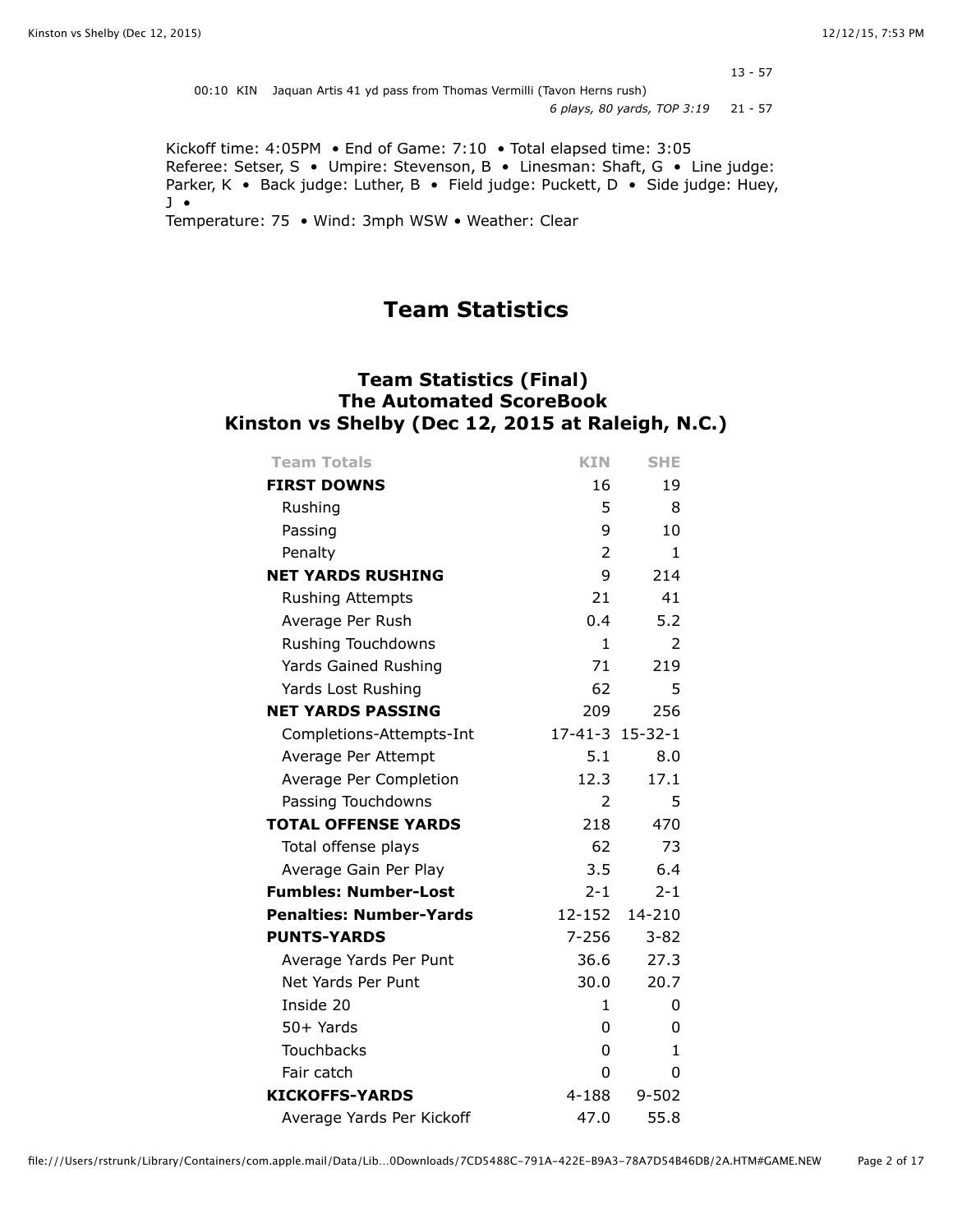| Net Yards Per Kickoff                | 29.2         | 34.7         |
|--------------------------------------|--------------|--------------|
| Touchbacks                           | $\mathbf{1}$ | 5            |
| <b>Punt returns: Number-Yards-TD</b> | $0 - 0 - 0$  | $6 - 46 - 0$ |
| Average Per Return                   | 0.0          | 7.7          |
| Kickoff returns: Number-Yds-TD       | 4-90-0       | $3 - 51 - 0$ |
| Average Per Return                   | 22.5         | 17.0         |
| <b>Interceptions: Number-Yds-TD</b>  | $1 - 0 - 0$  | $3 - 47 - 1$ |
| <b>Fumble Returns: Number-Yds-TD</b> | 0-0-0        | $0 - 0 - 0$  |
| <b>Miscellaneous Yards</b>           | 0            | 0            |
| <b>Possession Time</b>               | 20:35        | 27:25        |
| 1st Quarter                          | 6:01         | 5:59         |
| 2nd Quarter                          | 5:08         | 6:52         |
| 3rd Quarter                          | 4:51         | 7:09         |
| 4th Quarter                          | 4:35         | 7:25         |
| <b>Third-Down Conversions</b>        | 2 of 12      | 8 of 14      |
| <b>Fourth-Down Conversions</b>       | 0 of 2       | $0$ of $2$   |
| <b>Red-Zone Scores-Chances</b>       | $2 - 2$      | $4 - 5$      |
| Touchdowns                           | $2 - 2$      | $4 - 5$      |
| Field goals                          | $0 - 2$      | $0 - 5$      |
| <b>Sacks By: Number-Yards</b>        | $2 - 4$      | $3 - 20$     |
| <b>PAT Kicks</b>                     | $1 - 1$      | $7 - 8$      |
| <b>Field Goals</b>                   | $0 - 0$      | $0 - 0$      |
| <b>Points off turnovers</b>          | 13           | 20           |

## **Individual Statistics**

### **Individual Statistics (Final) The Automated ScoreBook Kinston vs Shelby (Dec 12, 2015 at Raleigh, N.C.)**

|                        |                |               | Kinston             |          |               |                  | <b>Shelby</b>                |                  |                              |               |                     |          |                |                |                |
|------------------------|----------------|---------------|---------------------|----------|---------------|------------------|------------------------------|------------------|------------------------------|---------------|---------------------|----------|----------------|----------------|----------------|
| <b>RUSHING</b>         | No.            |               | Gain Loss Net TD Lg |          |               |                  | Avg.                         | <b>RUSHING</b>   | No.                          |               | Gain Loss Net TD Lg |          |                |                | Avg.           |
| Tavon Herns            | 8              | 41            | $\mathcal{P}$       | 39       |               | 13<br>$\Omega$   | 4.9                          | Xavier Brooks    | 29                           | 178           | 0                   | 178      | 2              | 29             | 6.1            |
| Jaquan Artis           | $\mathbf{1}$   | 5             | $\Omega$            | 5        |               | 5<br>$\Omega$    | 5.0                          | Calvin Camp      | 4                            | 20            | 0                   | 20       | $\Omega$       | 10             | 5.0            |
| Jeremiah Fields        | 4              | 11            | 8                   | 3        |               | $\mathbf 0$<br>6 | 0.8                          | Antwan Wright    | 3                            | 17            | 0                   | 17       | $\mathbf 0$    | 9              | 5.7            |
| <b>Thomas Vermilli</b> | $\overline{7}$ | 14            | 20                  | -6       |               | 8<br>1           | $-0.9$                       | Juwan Sims       | 3                            | 4             | 1                   | 3        | $\Omega$       | $\overline{4}$ | 1.0            |
| <b>TEAM</b>            | 1              | $\Omega$      | 32                  | $-32$    |               | 0<br>$\Omega$    | $-32.0$                      | Darquez Lee      | 2                            | 0             | 4                   | -4       | 0              | $\Omega$       | $-2.0$         |
| Totals                 | 21             | 71            | 62                  | 9        |               | 13<br>1.         | 0.4                          | Totals           | 41                           | 219           | 5.                  | 214      | $\overline{2}$ | 29             | 5.2            |
| <b>PASSING</b>         |                |               |                     |          |               |                  | Cmp-Att-Int Yds TD Long Sack | <b>PASSING</b>   | Cmp-Att-Int Yds TD Long Sack |               |                     |          |                |                |                |
| Thomas Vermilli        |                | 17-39-3       |                     | 209      | $\mathcal{P}$ | 41               | 3                            | Darguez Lee      | $15 - 31 - 1$                |               | 256                 | 5        | 80             |                | 2              |
| Kam'ryn Webster        |                | $0 - 2 - 0$   |                     | $\Omega$ | $\Omega$      | $\Omega$         | 0                            | Juwan Sims       | $0 - 1 - 0$                  |               | 0                   | $\Omega$ | 0              |                | 0              |
| Totals                 |                | $17 - 41 - 3$ |                     | 209      | 2             | 41               | 3                            | Totals           | $15 - 32 - 1$                |               | 256                 | 5        | 80             |                | $\overline{2}$ |
| <b>RECEIVING</b>       |                | No. Yds       | TD.                 | Lq       |               |                  |                              | <b>RECEIVING</b> |                              | No. Yds TD Lg |                     |          |                |                |                |
| Anthony Berry          |                | 8<br>105      | $\Omega$            | 36       |               |                  |                              | Jayden Borders   | 6                            | 135           | 2 80                |          |                |                |                |

#### file:///Users/rstrunk/Library/Containers/com.apple.mail/Data/Lib…0Downloads/7CD5488C-791A-422E-B9A3-78A7D54B46DB/2A.HTM#GAME.NEW Page 3 of 17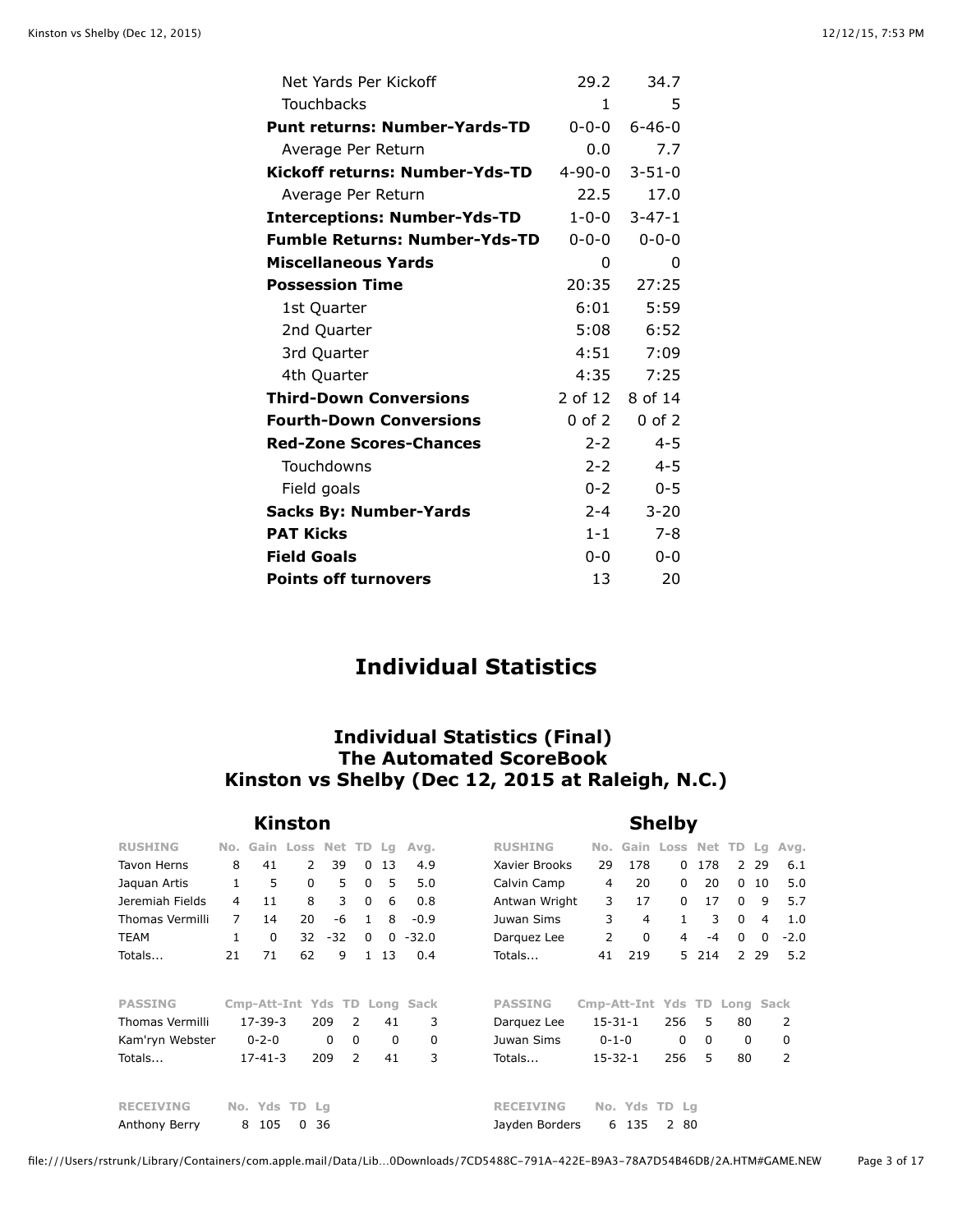| Jeremiah Fields                | 4<br>28              | 0<br>15           |                  |                    |             |             | Xavier Brooks              | 4            | 52                 | 0<br>25                       |                 |                 |              |                  |                |
|--------------------------------|----------------------|-------------------|------------------|--------------------|-------------|-------------|----------------------------|--------------|--------------------|-------------------------------|-----------------|-----------------|--------------|------------------|----------------|
| Kam'ryn Webster                | $\overline{2}$<br>30 | 1 15              |                  |                    |             |             | Antwan Wright              | 3            | 32                 | 1 15                          |                 |                 |              |                  |                |
| Jaquan Artis                   | $\mathbf{1}$<br>41   | 1 41              |                  |                    |             |             | Kavacia Shell              | $\mathbf{1}$ | 24                 | 1 24                          |                 |                 |              |                  |                |
| Ronnie Simmons                 | 1<br>11              | 011               |                  |                    |             |             | Calvin Camp                | 1            | 13                 | 1 13                          |                 |                 |              |                  |                |
| <b>Tavon Herns</b>             | $\mathbf{1}$<br>$-6$ | 0                 | $\Omega$         |                    |             |             | Totals                     | 15           | 256                | 5 80                          |                 |                 |              |                  |                |
| Totals                         | 209<br>17            | 2 41              |                  |                    |             |             |                            |              |                    |                               |                 |                 |              |                  |                |
| <b>PUNTING</b>                 | No. Yds Avg Long     |                   | In20             | TB                 |             |             | <b>PUNTING</b>             |              | No. Yds Avg Long   |                               |                 | In20            | TB           |                  |                |
| Jaquan Artis<br>$\overline{7}$ | 256<br>-36.6         | 49                | 1                | 0                  |             |             | Steven Pate<br>3           | 82           | 27.3               |                               | 33              | 0               | 1            |                  |                |
| Totals<br>$7^{\circ}$          | 256 36.6             | 49                | 1                | $\mathbf 0$        |             |             | 3<br>Totals                |              | 82 27.3            |                               | 33              | 0               | $\mathbf{1}$ |                  |                |
|                                |                      |                   |                  |                    |             |             |                            |              |                    |                               |                 |                 |              |                  |                |
|                                | <b>Punts</b>         |                   | <b>Kickoffs</b>  |                    | Intercept   |             |                            |              | <b>Punts</b>       |                               | <b>Kickoffs</b> |                 |              | <b>Intercept</b> |                |
| <b>ALL RETURNS</b>             | No Yds               |                   | Lg No Yds Lg     |                    | No Yds      | Lq          | <b>ALL RETURNS</b>         | No Yds       | Lg                 |                               | No Yds Lg       |                 |              | No Yds           | - Lg           |
| Anthony Berry                  | 0<br>0               | 3<br>0            | 61               | 34<br>0            | 0           | 0           | Jayden Borders             | 0            | 0                  | $\mathbf 0$<br>$\mathbf{1}$   | 23              | 23              | $\mathbf 0$  | 0                |                |
| Ronnie Simmons                 | 0<br>0               | 0<br>0            | $\mathbf 0$      | 0<br>1             | $\mathbf 0$ | 0           | Antwan Wright              | 4            | 22<br>44           | $\mathbf 0$                   | $\mathbf 0$     | $\mathbf 0$     | 0            | 0                |                |
| <b>Tavon Herns</b>             | 0<br>0               | 0<br>1            | 29               | 29<br>0            | $\mathbf 0$ | $\mathbf 0$ | Calvin Camp                | $\mathbf{1}$ | $-2$               | 0<br>$\overline{2}$           | 28              | 14              | 0            | $\mathbf 0$      |                |
| Totals                         | 0<br>0               | 0<br>4            | 90               | 34<br>$\mathbf{1}$ | $\Omega$    | 0           | Damien Key                 | $\Omega$     | 0                  | 0<br>0                        | $\mathbf 0$     | 0               | $\mathbf{1}$ | 33               | 3.             |
|                                |                      |                   |                  |                    |             |             | Isaiah Etchison            | $\Omega$     | 0                  | 0<br>0                        | 0               | 0               | $\mathbf{1}$ | 14               | 1 <sub>4</sub> |
|                                |                      |                   |                  |                    |             |             | Josh Smith                 | 0            | 0                  | 0<br>0                        | 0               | 0               | 1            | 0                |                |
|                                |                      |                   |                  |                    |             |             | Juwan Sims                 | $\mathbf{1}$ | 4                  | $\overline{4}$<br>$\mathbf 0$ | $\mathbf 0$     | $\mathbf 0$     | 0            | 0                |                |
|                                |                      |                   |                  |                    |             |             | Totals                     | 6            | 46<br>22           | 3                             | 51              | 23              | 3            | 47               | $\overline{3}$ |
| <b>ALL PURPOSE</b>             | <b>Rush Rcv KR</b>   |                   | <b>PR</b>        | IR Total           |             |             | <b>ALL PURPOSE</b>         | <b>Rush</b>  | <b>Rcv KR</b>      |                               | PR.             | <b>IR Total</b> |              |                  |                |
| Anthony Berry                  | 0                    | 105<br>61         | 0<br>0           | 166                |             |             | Xavier Brooks              | 178          | 52                 | 0                             | 0               | 0               | 230          |                  |                |
| <b>Tavon Herns</b>             | 39                   | -6<br>29          | 0<br>0           | 62                 |             |             | Jayden Borders             | 0            | 135                | 23                            | 0               | 0               | 158          |                  |                |
| Jaquan Artis                   | 5                    | 41<br>$\mathbf 0$ | 0<br>0           | 46                 |             |             | Antwan Wright              | 17           | 32                 | 0                             | 44              | 0               | 93           |                  |                |
| Jeremiah Fields                | 3                    | 28<br>0           | $\Omega$<br>0    | 31                 |             |             | Calvin Camp                | 20           | 13                 | 28                            | $-2$            | 0               | 59           |                  |                |
| Kam'ryn Webster                | 0                    | 30<br>0           | 0<br>0           | 30                 |             |             | Damien Key                 | 0            | 0                  | 0                             | 0               | 33              | 33           |                  |                |
| Ronnie Simmons                 | 0                    | 11<br>0           | 0<br>0           | 11                 |             |             | Kavacia Shell              | 0            | 24                 | 0                             | 0               | 0               | 24           |                  |                |
| <b>Thomas Vermilli</b>         | -6                   | $\mathbf 0$<br>0  | $\mathbf 0$<br>0 | $-6$               |             |             | Isaiah Etchison            | 0            | $\mathbf 0$        | $\mathbf 0$                   | 0               | 14              | 14           |                  |                |
| <b>TEAM</b>                    | $-32$                | 0<br>0            | 0<br>0           | $-32$              |             |             | Juwan Sims                 | 3            | $\mathbf 0$        | $\Omega$                      | 4               | $\mathbf 0$     | 7            |                  |                |
| Totals                         | 9                    | 209<br>90         | 0<br>0           | 308                |             |             | Darquez Lee                | $-4$         | 0                  | 0                             | 0               | 0               | $-4$         |                  |                |
|                                |                      |                   |                  |                    |             |             | Totals                     | 214          | 256                | 51                            | 46 47           |                 | 614          |                  |                |
| <b>FIELD GOAL ATTEMPTS</b>     |                      |                   |                  |                    |             |             | <b>FIELD GOAL ATTEMPTS</b> |              |                    |                               |                 |                 |              |                  |                |
| <b>KICKOFFS</b>                | No. Yds TB OB        |                   | Avg.             |                    |             |             | <b>KICKOFFS</b>            |              | No. Yds TB OB Avg. |                               |                 |                 |              |                  |                |

**FUMBLES:** Kinston-Anthony Berry 1-1; TEAM 1-0. Shelby-Calvin Camp 1-1; Xavier Brooks 1-0.

Jaquan Artis 4 188 1 0 47.0 **KICKOFFS No. Yds TB OB Avg.**  Tyler Cowan 9 502 5 0 55.8

# **Drive Chart**

### **Drive Chart (Final) The Automated ScoreBook Kinston vs Shelby (Dec 12, 2015 at Raleigh, N.C.)**

|  | <b>Drive Started</b> |                             |           | <b>Drive Ended</b> | Consumed      |  |  |  |
|--|----------------------|-----------------------------|-----------|--------------------|---------------|--|--|--|
|  |                      | Team Otr Spot Time Obtained | Spot Time | How Lost           | PI-Yds TOP RZ |  |  |  |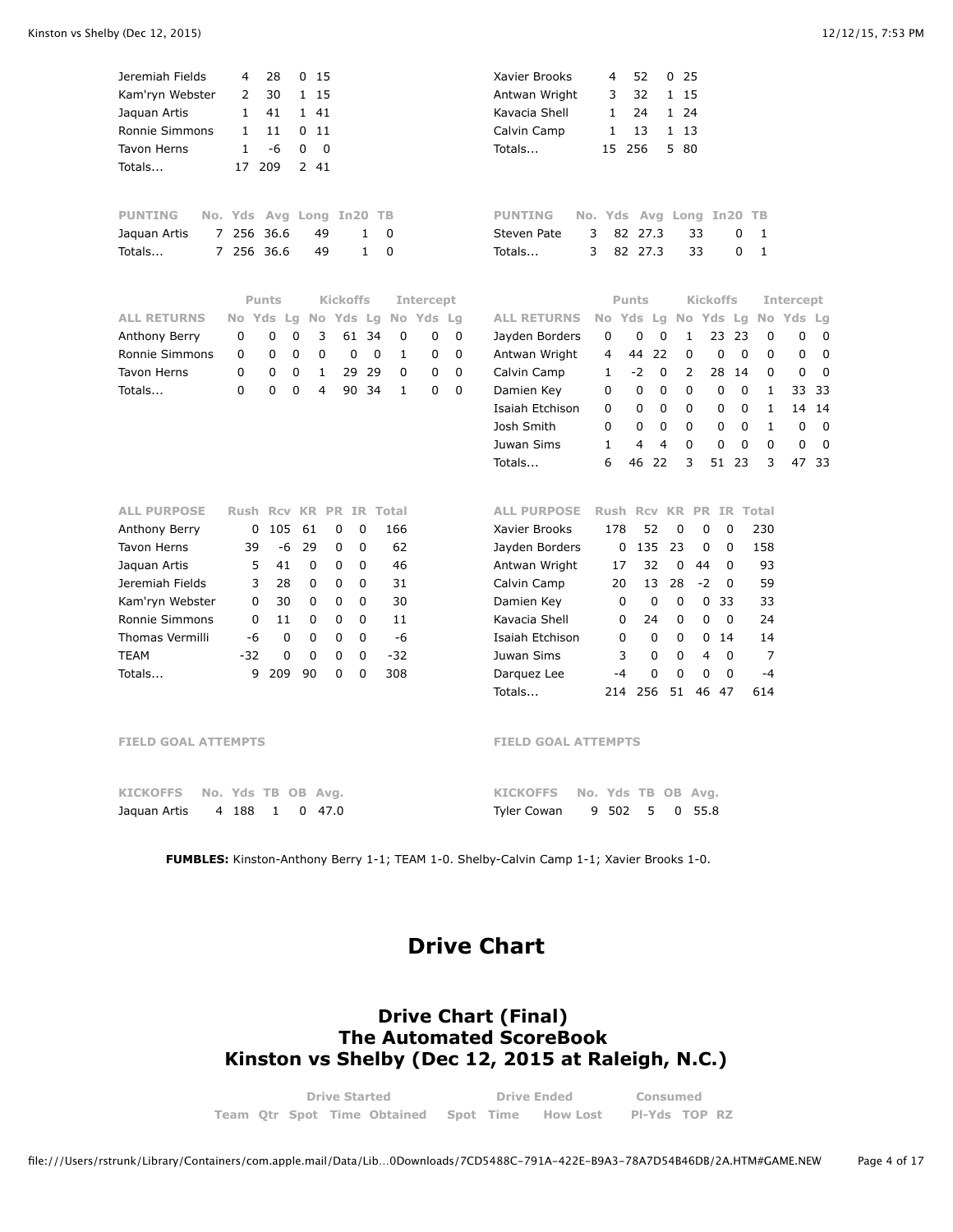| KIN                  | W20<br>11:40 Kickoff<br>1st |                                                |            | W20                     | 10:54           |                 |       | Punt      | $3 - 0$ | 0:46             |          |          |   |
|----------------------|-----------------------------|------------------------------------------------|------------|-------------------------|-----------------|-----------------|-------|-----------|---------|------------------|----------|----------|---|
| KIN                  | 1st                         | W36                                            |            | 09:47 Downs             |                 | W41             |       | 08:24     |         | Punt             | $3 - 5$  | 1:23     |   |
| KIN                  | 1st                         | W22                                            | 06:32 Punt |                         |                 | W24             |       | 05:35     |         | Punt             | $3 - 2$  | 0:57     |   |
| KIN                  | 1st                         | W20                                            |            | 03:28 Kickoff           |                 | W33             |       | 01:58     |         | Fumble           | $3 - 13$ | 1:30     |   |
| KIN                  | 1st                         | W20                                            |            | 01:25 Kickoff           |                 | W00             |       | $11:53$ * |         | <b>SAFETY</b>    | $4 - 20$ | 1:32     |   |
| KIN                  | 2nd                         | W44                                            |            | 09:22 Kickoff           |                 | W48             |       | 08:25     |         | Interception     | 3-4      | 0:57     |   |
| KIN                  | 2nd                         | W20                                            |            | 07:48 Kickoff           |                 | W33             |       | 06:46     |         | Punt             | $3 - 13$ | 1:02     |   |
| KIN                  | 2nd                         | <b>B44</b>                                     | 05:17 Punt |                         |                 | B45             |       | 04:22     |         | Downs            | $4 - 1$  | 0:55     |   |
| KIN                  | 2 <sub>nd</sub>             | W32                                            |            | 02:47 Interception      |                 | <b>B00</b>      |       | $00:47$ * |         | <b>TOUCHDOWN</b> | $8 - 68$ | $2:00$ # |   |
| KIN                  | 3rd                         | W34                                            |            | 11:52 Kickoff           |                 | W24             |       | 10:52     |         | Punt             | $3 - 10$ | 1:00     |   |
| KIN                  | 3rd                         | B41                                            |            | 10:52 Fumble            |                 | <b>B00</b>      |       | $09:27$ * |         | <b>TOUCHDOWN</b> | $5 - 41$ | $1:25$ # |   |
| KIN                  | 3rd                         | W20                                            | 04:13 Punt |                         |                 | W23             |       | 03:07     |         | Punt             | $3 - 3$  | 1:06     |   |
| KIN                  | 3rd                         | W15                                            |            | 01:58 Kickoff           |                 | W50             |       | 00:51     |         | Downs            | $6 - 35$ | 1:07     |   |
| KIN                  | 4th                         | W20                                            |            | 08:15 Kickoff           |                 | W20             |       | 07:21     |         | Punt             | $3 - 0$  | 0:54     |   |
| KIN                  | 4th                         | W32                                            |            | 03:36 Downs             |                 | W32             |       | 03:29     |         | Interception     | 1-0      | 0:07     |   |
| KIN                  | 4th                         | W20                                            |            | 03:29 Kickoff           |                 | <b>B00</b>      |       | $00:10$ * |         | <b>TOUCHDOWN</b> | $6 - 80$ | 3:19     |   |
| KIN                  | 4th                         | B45                                            |            | 00:09 Kickoff           |                 | B45             |       | 00:00     |         | Interception     | $1 - 0$  | 0:09     |   |
|                      |                             |                                                |            |                         |                 |                 |       |           |         |                  |          |          |   |
| SHE                  | 1st                         | <b>B20</b>                                     |            | 12:00 Kickoff           |                 | W00             |       | $11:40$ * |         | <b>TOUCHDOWN</b> | $3 - 80$ | 0:20     |   |
| SHE                  | 1st                         | <b>B43</b>                                     | 10:54 Punt |                         |                 | W36             |       | 09:47     |         | Downs            | $5 - 21$ | 1:07     |   |
| SHE                  | 1st                         | <b>B36</b>                                     | 08:24 Punt |                         |                 | W45             |       | 06:32     |         | Punt             | $5 - 19$ | 1:52     |   |
| SHE                  | 1st                         | W40                                            | 05:35 Punt |                         |                 | W00             |       | 03:28     | $\ast$  | <b>TOUCHDOWN</b> | $6 - 40$ | $2:07$ # |   |
| SHE                  | 1st                         | W33                                            |            | 01:58 Fumble            |                 | W00             |       | 01:25     | $\ast$  | <b>TOUCHDOWN</b> | $3 - 33$ | 0:33     |   |
| SHE                  | 2nd                         | <b>B50</b>                                     |            | 11:46 Kickoff           |                 | W00             |       | 09:29     | $\ast$  | <b>TOUCHDOWN</b> | $8 - 50$ | $2:17$ # |   |
| SHE                  | 2nd                         | W44                                            |            | 08:25 Interception      |                 | <b>W00</b>      |       | $07:48$ * |         | <b>TOUCHDOWN</b> | $4 - 44$ | 0:37     |   |
| SHE                  | 2nd                         | <b>B18</b>                                     | 06:46 Punt |                         |                 | B18             |       | 05:17     |         | Punt             | $3 - 0$  | 1:29     |   |
| SHE                  | 2nd                         | <b>B45</b>                                     |            | 04:22 Downs             |                 | B18             |       | 02:47     |         | Interception     | 4--27    | 1:35     |   |
| SHE                  | 2nd                         | <b>B37</b>                                     |            | 00:41 Kickoff           |                 | <b>B46</b>      |       | 00:00     |         | End of half      | $2 - 9$  | 0:41     |   |
| SHE                  | 3rd                         | <b>B43</b>                                     | 00:00 Punt |                         |                 | B41             |       | 10:52     |         | Fumble           | $0 - -2$ | 0:00     |   |
| SHE                  | 3rd                         | <b>B36</b>                                     |            | 09:20 Kickoff           |                 | W33             |       | 04:13     |         | Punt             | 10-31    | 5:07     | # |
| SHE                  | 3rd                         | W47                                            | 03:07 Punt |                         |                 | <b>W00</b>      |       | 02:03     | $\ast$  | <b>TOUCHDOWN</b> | $3 - 47$ | 1:04     | # |
| SHE                  | 3rd                         | <b>B50</b>                                     |            | 00:51 Downs             |                 | <b>W00</b>      |       | $08:20$ * |         | <b>TOUCHDOWN</b> | 10-50    | $4:31$ # |   |
| SHE                  | 4th                         | W41                                            | 07:21 Punt |                         |                 | W31             |       | 03:36     |         | Downs            | $7 - 10$ | 3:45     |   |
| SHE                  | 4th                         | W00                                            |            | 03:29 Interception      |                 | W <sub>00</sub> |       | $03:29$ * |         | <b>TOUCHDOWN</b> | $0 - 0$  | 0:00     |   |
| SHE                  | 4th                         | B05                                            |            | 00:00 Interception B05  |                 |                 |       | 00:00     |         | End of half      | 0-0      | 0:00     |   |
|                      |                             |                                                |            |                         |                 |                 |       |           |         |                  |          |          |   |
|                      |                             |                                                |            | 1st                     | 2nd             |                 |       | 3rd       | 4th     | 1st              | 2nd      |          |   |
| Kinston              |                             |                                                |            | Qtr                     | Qtr             |                 |       | Qtr       | Qtr     | Half             | Half     | Total    |   |
|                      |                             | Time of possession                             |            | 06:01 05:08 04:51 04:35 |                 |                 |       |           |         | 11:09            | 09:26    | 20:35    |   |
|                      |                             | 3rd Down Conversions                           |            | 0/3                     | 1/4             |                 | 0/3   |           | 1/2     | 1/7              | 1/5      | 2/12     |   |
|                      |                             | Average field position<br>4th Down Conversions |            | W23                     | W38             |                 | W32   |           | W31     | W30              | W31      | W30      |   |
|                      |                             |                                                |            | 0/0                     | 0/1             |                 | 0/1   |           | 0/0     | 0/1              | 0/1      | 0/2      |   |
|                      |                             |                                                |            | 1st                     | 2 <sub>nd</sub> |                 |       | 3rd       | 4th     | 1st              | 2nd      |          |   |
| Shelby               |                             |                                                |            | Qtr                     | Qtr             |                 |       | Qtr       | Qtr     | Half             | Half     | Total    |   |
|                      |                             | Time of possession                             |            | 05:59                   | 06:52           |                 | 07:09 |           | 07:25   | 12:51            | 14:34    | 27:25    |   |
|                      |                             |                                                |            | 1/3                     | 2/4             |                 | 2/3   |           | 3/4     | 3/7              | 5/7      | 8/14     |   |
| 3rd Down Conversions |                             |                                                |            |                         |                 |                 |       |           |         |                  |          |          |   |

## **Drive Chart (By Quarter)**

Average field position B45 B41 B46 W41 B43 B49 B45 4th Down Conversions 0/1 0/0 0/0 0/1 0/1 0/1 0/2

|            |  |                    | <b>Drive Started</b>        | <b>Drive Ended</b> | Consumed                         |              |      |  |
|------------|--|--------------------|-----------------------------|--------------------|----------------------------------|--------------|------|--|
|            |  |                    | Team Otr Spot Time Obtained |                    | Spot Time How Lost PI-Yds TOP RZ |              |      |  |
|            |  |                    | SHE 1st B20 12:00 Kickoff   |                    | W00 $11:40$ * TOUCHDOWN          | 3-80         | 0:20 |  |
| KIN        |  |                    | 1st W20 11:40 Kickoff       | W20 10:54          | Punt                             | $3-0$ 0:46   |      |  |
| <b>SHE</b> |  | 1st B43 10:54 Punt |                             | W36 09:47          | Downs                            | $5-21$ 1:07  |      |  |
| KIN        |  |                    | 1st W36 09:47 Downs         | W41 08:24          | Punt                             | $3 - 5$ 1:23 |      |  |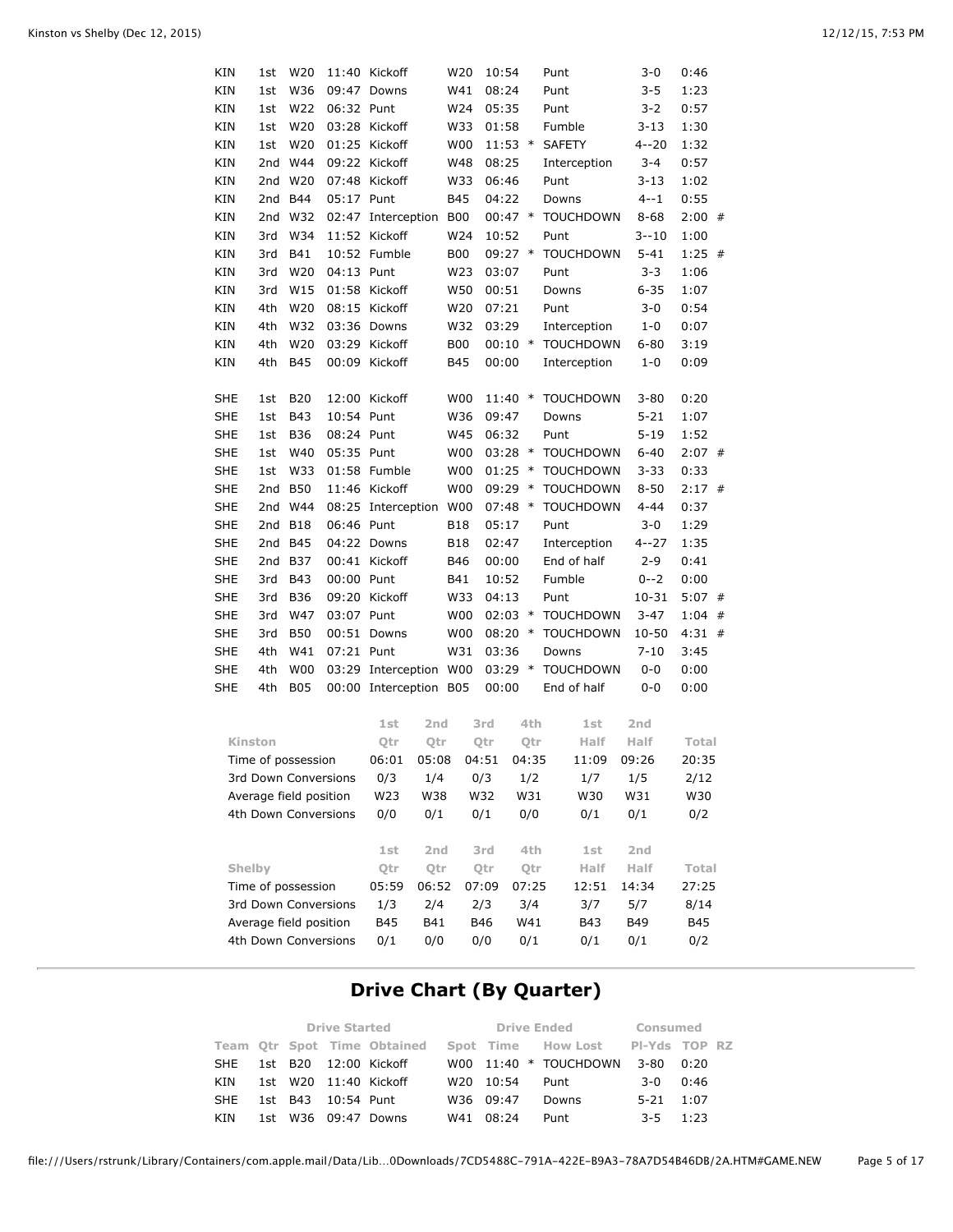| <b>SHE</b> | 1st             | <b>B36</b> | 08:24 Punt |                    | W45             | 06:32     |        | Punt             | $5 - 19$  | 1:52     |  |
|------------|-----------------|------------|------------|--------------------|-----------------|-----------|--------|------------------|-----------|----------|--|
| KIN        | 1st             | W22        | 06:32 Punt |                    | W24             | 05:35     |        | Punt             | $3 - 2$   | 0:57     |  |
| <b>SHE</b> | 1st             | W40        | 05:35 Punt |                    | <b>W00</b>      | $03:28$ * |        | <b>TOUCHDOWN</b> | $6 - 40$  | $2:07$ # |  |
| KIN        | 1st             | W20        |            | 03:28 Kickoff      | W33             | 01:58     |        | Fumble           | $3 - 13$  | 1:30     |  |
| <b>SHE</b> | 1st             | W33        |            | 01:58 Fumble       | <b>W00</b>      | 01:25     | $\ast$ | <b>TOUCHDOWN</b> | $3 - 33$  | 0:33     |  |
| KIN        | 1st             | W20        |            | 01:25 Kickoff      | <b>W00</b>      | $11:53$ * |        | <b>SAFETY</b>    | $4 - 20$  | 1:32     |  |
| <b>SHE</b> | 2nd             | <b>B50</b> |            | 11:46 Kickoff      | <b>W00</b>      | $09:29$ * |        | <b>TOUCHDOWN</b> | $8 - 50$  | $2:17$ # |  |
|            |                 |            |            |                    |                 |           |        |                  |           |          |  |
| <b>KIN</b> | 2nd             | W44        |            | 09:22 Kickoff      | W48             | 08:25     |        | Interception     | $3 - 4$   | 0:57     |  |
| <b>SHE</b> | 2nd             | W44        |            | 08:25 Interception | W <sub>00</sub> | $07:48$ * |        | <b>TOUCHDOWN</b> | $4 - 44$  | 0:37     |  |
| KIN        | 2 <sub>nd</sub> | W20        |            | 07:48 Kickoff      | W33             | 06:46     |        | Punt             | $3 - 13$  | 1:02     |  |
| <b>SHE</b> | 2nd             | <b>B18</b> | 06:46 Punt |                    | <b>B18</b>      | 05:17     |        | Punt             | $3 - 0$   | 1:29     |  |
| KIN        | 2nd             | <b>B44</b> | 05:17 Punt |                    | <b>B45</b>      | 04:22     |        | Downs            | $4 - 1$   | 0:55     |  |
| <b>SHE</b> | 2nd             | <b>B45</b> |            | 04:22 Downs        | <b>B18</b>      | 02:47     |        | Interception     | $4 - 27$  | 1:35     |  |
| KIN        | 2nd             | W32        |            | 02:47 Interception | <b>B00</b>      | $00:47$ * |        | <b>TOUCHDOWN</b> | $8 - 68$  | $2:00$ # |  |
| <b>SHE</b> | 2nd             | <b>B37</b> |            | 00:41 Kickoff      | <b>B46</b>      | 00:00     |        | End of half      | $2 - 9$   | 0:41     |  |
| KIN        | 3rd             | W34        |            | 11:52 Kickoff      | W24             | 10:52     |        | Punt             | $3 - 10$  | 1:00     |  |
|            |                 |            |            |                    |                 |           |        |                  |           |          |  |
| <b>SHE</b> | 3rd             | <b>B43</b> | 00:00 Punt |                    | B41             | 10:52     |        | Fumble           | $0 - -2$  | 0:00     |  |
| KIN        | 3rd             | <b>B41</b> |            | 10:52 Fumble       | <b>B00</b>      | 09:27 *   |        | <b>TOUCHDOWN</b> | $5 - 41$  | $1:25$ # |  |
| <b>SHE</b> | 3rd             | <b>B36</b> |            | 09:20 Kickoff      | W33             | 04:13     |        | Punt             | $10 - 31$ | $5:07$ # |  |
| <b>KIN</b> | 3rd             | W20        | 04:13 Punt |                    | W23             | 03:07     |        | Punt             | $3 - 3$   | 1:06     |  |
| <b>SHE</b> | 3rd             | W47        | 03:07 Punt |                    | <b>W00</b>      | $02:03$ * |        | <b>TOUCHDOWN</b> | $3 - 47$  | $1:04$ # |  |
| KIN        | 3rd             | W15        |            | 01:58 Kickoff      | W50             | 00:51     |        | Downs            | $6 - 35$  | 1:07     |  |
| <b>SHE</b> | 3rd             | <b>B50</b> |            | 00:51 Downs        | <b>W00</b>      | $08:20$ * |        | <b>TOUCHDOWN</b> | $10 - 50$ | $4:31$ # |  |
| <b>KIN</b> | 4th             | W20        |            | 08:15 Kickoff      | W20             | 07:21     |        | Punt             | $3 - 0$   | 0:54     |  |
|            |                 |            |            |                    |                 |           |        |                  |           |          |  |
| <b>SHE</b> | 4th             | W41        | 07:21 Punt |                    | W31             | 03:36     |        | Downs            | $7 - 10$  | 3:45     |  |
| <b>KIN</b> | 4th             | W32        |            | 03:36 Downs        | W32             | 03:29     |        | Interception     | $1 - 0$   | 0:07     |  |
| <b>SHE</b> | 4th             | <b>W00</b> |            | 03:29 Interception | <b>W00</b>      | 03:29     | $\ast$ | <b>TOUCHDOWN</b> | $0 - 0$   | 0:00     |  |
| KIN        | 4th             | W20        |            | 03:29 Kickoff      | <b>B00</b>      | 00:10     | $\ast$ | <b>TOUCHDOWN</b> | $6 - 80$  | 3:19     |  |
| KIN        | 4th             | <b>B45</b> |            | 00:09 Kickoff      | <b>B45</b>      | 00:00     |        | Interception     | $1 - 0$   | 0:09     |  |
| <b>SHE</b> | 4th             | <b>B05</b> |            | 00:00 Interception | <b>B05</b>      | 00:00     |        | End of half      | $0 - 0$   | 0:00     |  |

# **Defensive Statistics**

## **Defensive Statistics (Final) The Automated ScoreBook Kinston vs Shelby (Dec 12, 2015 at Raleigh, N.C.)**

| ## | Kinston            |               |               |    |                |              |           |                |         |                | Solo Ast Total TFL/Yds FF FR-Yds Int-Yds BrUp Blkd Sack/Yds QBH |                |
|----|--------------------|---------------|---------------|----|----------------|--------------|-----------|----------------|---------|----------------|-----------------------------------------------------------------|----------------|
|    | 55 Jammie Taylor   | 3             | 10            | 13 | $\mathbf{r}$   |              |           |                |         |                | ٠                                                               | $\blacksquare$ |
|    | 58 Dy'quan Waters  | 3             | 10            | 13 | 1.5/3          | $\mathbf{r}$ |           | $\sim$         | ٠       | $\mathbf{r}$   | 1.5/3                                                           |                |
|    | 32 Jaquan Artis    | 6             | 5             | 11 | 1.5/2          | ٠            | ×.        | $\mathbf{r}$   | 1       | $\mathbf{r}$   | 0.5/1                                                           | $\mathbf{r}$   |
|    | 15 Jarquez Bizzell | 5             | 5             | 10 | $\mathbf{r}$   |              |           | $\mathbf{r}$   | 1       |                | $\cdot$                                                         | $\mathbf{r}$   |
| 4  | Darius Dunn        | 3             |               | 4  | $\mathbf{r}$   | ٠            |           | $\bullet$      | ٠       |                | ٠                                                               | $\cdot$        |
| 44 | Ja-sheem Fisher    | 3             | $\mathbf{1}$  | 4  | $\mathbf{r}$   |              |           |                | 1       |                |                                                                 | $\mathbf{r}$   |
|    | 51 Tykel Harvey    | 2             | 2             | 4  | $\mathbf{r}$   | ٠.           |           |                | ٠       |                |                                                                 | $\cdot$        |
|    | 56 Ricky Roach     |               | 3             | 4  | $\blacksquare$ | ٠            | ٠         | $\mathbf{r}$   | ٠.      |                | ٠                                                               | ٠              |
|    | 66 Reginald Clark  | $\mathcal{P}$ |               | 3  |                |              |           |                |         |                |                                                                 | 1              |
|    | 12 Kevonte Bradfor | $\mathbf{1}$  | $\mathcal{P}$ | 3  |                | ٠            |           | $\blacksquare$ | ٠       |                |                                                                 | $\cdot$        |
| 30 | Tahj Ramsey        | 1             | 1             | 2  |                | 1            |           | ×.             | ٠.      |                | ٠                                                               | ٠              |
| 3  | Anthony Berry      | $\mathbf{1}$  | 1             | 2  |                | ٠            |           | $\bullet$      | ٠       |                | ٠                                                               | $\cdot$        |
|    | 53 Andruw Goyette  |               | 2             | 2  | $\mathbf{r}$   | $\sim$       | $\bullet$ | $\bullet$      | $\cdot$ | $\blacksquare$ | ٠                                                               | $\mathbf{r}$   |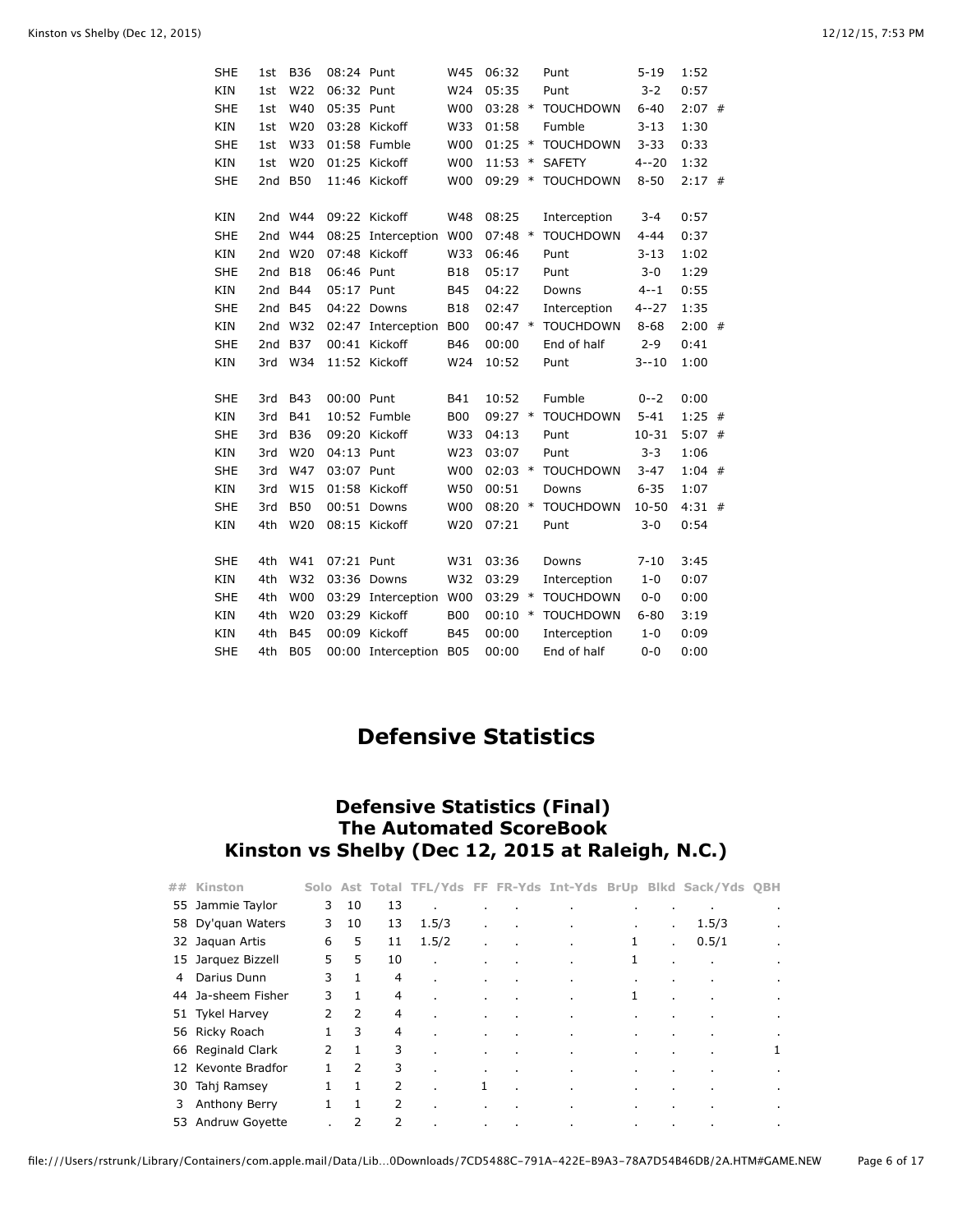| <b>Christian Tice</b>  | 1                   |                | 1                  |              |     |         |          |                |        |                    |
|------------------------|---------------------|----------------|--------------------|--------------|-----|---------|----------|----------------|--------|--------------------|
| Bryon Harvey           | 1                   |                | 1                  |              |     |         |          |                |        |                    |
| Marlowe Gray           |                     |                | 1                  |              |     |         |          |                |        |                    |
| Nico Luter             |                     |                | 1                  |              |     |         |          |                |        |                    |
| Daenard Branch         |                     |                | $\mathbf{1}$       |              |     |         |          |                |        |                    |
| Ronnie Simmons         |                     | $\mathbf{1}$   | $\mathbf{1}$       |              |     |         | $1 - 0$  | 1.             |        |                    |
| Joe Edwards            |                     |                |                    |              |     |         |          |                |        | 1                  |
| <b>TEAM</b>            |                     |                |                    |              |     | $1 - 0$ |          |                |        |                    |
| Shelby                 |                     |                | Total              | TFL/Yds      | FF. |         |          |                |        | QBH                |
| Dax Hollifield         | $\overline{4}$      | $\overline{2}$ | 6                  | 1.0/8        |     |         |          | 1              |        | 1                  |
| Michael Carson         | 3                   | $\overline{2}$ | 5                  | 1.0/10       |     |         |          |                | 1.0/10 | 1                  |
| Damonte Poole          | 4                   |                | 4                  |              | 1   | $1 - 0$ |          | 1              |        |                    |
| <b>BJ</b> Hopper       | 3                   | $\mathbf{1}$   | 4                  | 0.5/3        |     |         |          |                |        |                    |
| CJ Ross                | 2                   | $\mathbf{1}$   | 3                  | 1.5/5        |     |         |          | 1              |        |                    |
| Josh Smith             | 2                   | $\mathbf{1}$   | 3                  |              |     |         | $1 - 0$  | 1              |        |                    |
| <b>Will Stites</b>     | $\overline{2}$      | $\mathbf{1}$   | 3                  | ä.           |     |         |          |                |        |                    |
| Jaylon Scott           | $\overline{2}$      | $\mathbf{1}$   | 3                  | 0.5/4        |     |         |          |                | 0.5/4  |                    |
| Isaiah Etchison        | 1                   | $\mathbf{1}$   | $\overline{2}$     |              |     |         | $1 - 14$ |                |        |                    |
| OJ Ross                | $\mathbf{1}$        | $\mathbf{1}$   | $\overline{2}$     | 1.0/3        |     |         |          |                | 1.0/3  |                    |
| <b>Tashaun Borders</b> | $\mathbf{1}$        | $\mathbf{1}$   | 2                  |              |     |         |          |                |        |                    |
| Kameron Hawk           | $\mathbf{1}$        | 1              | $\overline{2}$     | 0.5/3        |     |         |          |                | 0.5/3  |                    |
| G Hartgrove            |                     | $\overline{2}$ | 2                  |              |     |         |          |                |        |                    |
| Josh Hopper            | $\mathbf{1}$        |                | 1                  |              |     |         |          |                |        |                    |
| Calvin Camp            | 1                   |                | 1                  |              |     |         |          |                |        |                    |
| Jayden Borders         | 1                   |                | 1                  |              |     |         |          |                |        |                    |
| Devyn Smith            | 1                   |                | 1                  |              |     |         |          |                |        |                    |
| Damien Key             | 1                   |                | 1                  |              |     |         | $1 - 33$ | 2              |        |                    |
| Aaron Jolly            | 1                   |                | 1                  |              |     |         |          | 3              |        |                    |
| Johnny Heckstal        |                     | 1              | 1                  |              |     |         |          |                |        |                    |
|                        |                     |                |                    |              |     |         |          |                |        |                    |
|                        | 44<br>23<br>TM TEAM |                | 1<br>1<br>Solo Ast | $\mathbf{1}$ |     |         |          | FR-Yds Int-Yds |        | BrUp Blkd Sack/Yds |

## **Participation Report**

### **Participation Report (Final) The Automated ScoreBook Kinston vs Shelby (Dec 12, 2015 at Raleigh, N.C.)**

**Kinston**: 1-Jeremiah Fields, 2-Kam'ryn Webster, 3-Anthony Berry, 4-Darius Dunn, 6-Marlowe Gray, 8-Nico Luter, 12-Kevonte Bradfor, 15-Jarquez Bizzell, 17-Thomas Vermilli, 20-Daenard Branch, 22-Tavon Herns, 23-Ronnie Simmons, 30-Tahj Ramsey, 32-Jaquan Artis, 44-Ja-sheem Fisher, 51-Tykel Harvey, 53-Andruw Goyette, 55-Jammie Taylor, 56-Ricky Roach, 57-Christian Tice, 58-Dy'quan Waters, 66-Reginald Clark, 70-Joe Edwards, 80-Bailey Blake, 90-Bryon Harvey.

**Shelby**: 2-Calvin Camp, 3-Kavacia Shell, 4-Michael Carson, 5-Antwan Wright, 6- Jayden Borders, 10-BJ Hopper, 11-Darquez Lee, 13-Juwan Sims, 14-Xavier Brooks, 16-Maleek Mcmullen, 18-Damien Key, 20-Josh Hopper, 21-Aaron Jolly, 22-Damonte Poole, 23-CJ Ross, 25-Isaiah Etchison, 29-Johnny Heckstal, 33-Will Stites, 41- Devyn Smith, 43-Josh Smith, 44-Dax Hollifield, 45-Jaylon Scott, 54-Kameron Hawk, 55-Tashaun Borders, 68-G Hartgrove, 80-Ethan Triplett, 81-Tyler Cowan, 85-Luke Ledbetter, 95-OJ Ross, 99-Steven Pate.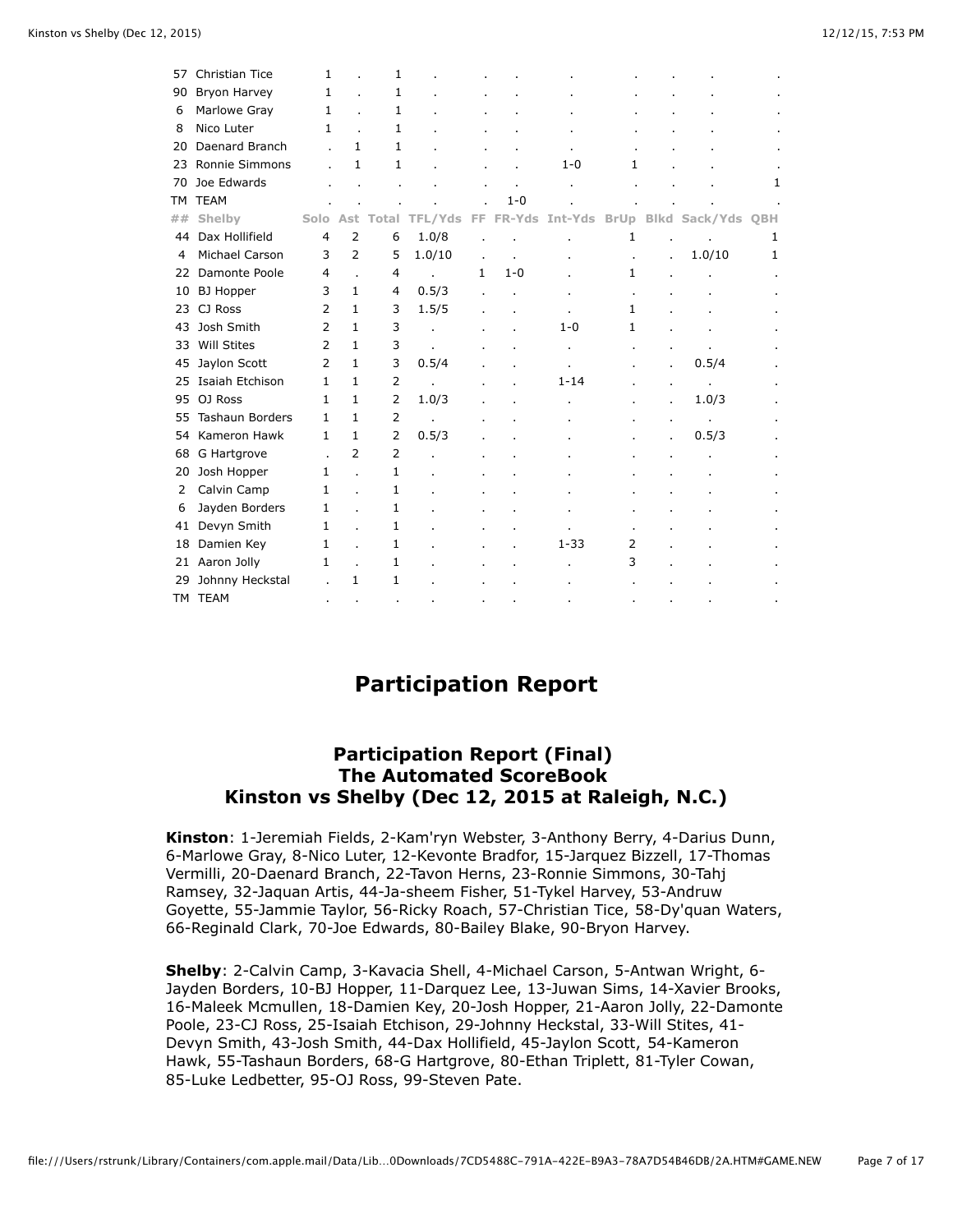## **Box Score**

### **Box Score (Final) Kinston vs Shelby (Dec 12, 2015 at Raleigh, N.C.)**

|                  | Score by Quarters                                                    |  | $1 \t2 \t3 \t4$ | <b>Score</b>      |                                                                                                                                                                                                                       |
|------------------|----------------------------------------------------------------------|--|-----------------|-------------------|-----------------------------------------------------------------------------------------------------------------------------------------------------------------------------------------------------------------------|
|                  | Kinston 0 6 7 8 - 21                                                 |  |                 |                   | Record: $(13-3)$                                                                                                                                                                                                      |
|                  | Shelby 21 15 7 14 - 57                                               |  |                 |                   | Record: $(15-1)$                                                                                                                                                                                                      |
|                  |                                                                      |  |                 |                   |                                                                                                                                                                                                                       |
| Scoring Summary: |                                                                      |  |                 |                   | lst 11:40 SHE - Jayden Borders 80 yd pass from Darquez Lee (Ethan Triplett kick), 3-80 0:20, KIN 0 - SHE 7 <br>03:28 SHE - Antwan Wright 10 yd pass from Darquez Lee (Ethan Triplett kick), 6-40 2:07, KIN 0 - SHE 14 |
|                  |                                                                      |  |                 |                   | 01:25 SHE - Kavacia Shell 24 yd pass from Darquez Lee (Ethan Triplett kick), 3-33 0:33, KIN 0 - SHE 21                                                                                                                |
|                  | $2nd$ 11:53 SHE - TEAM safety, , KIN $0$ - SHE 23                    |  |                 |                   | 09:29 SHE - Calvin Camp 13 yd pass from Darquez Lee (Ethan Triplett kick), 8-50 2:17, KIN 0 - SHE 30                                                                                                                  |
|                  |                                                                      |  |                 |                   | 07:48 SHE - Xavier Brooks 24 yd run (Ethan Triplett kick failed), 4-44 0:37, KIN 0 - SHE 36                                                                                                                           |
|                  |                                                                      |  |                 |                   | 00:47 KIN - Kam'ryn Webster 15 yd pass from Thomas Vermilli (Jaquan Artis rush failed), 8-68 2:00, KIN 6 - SHE 36<br>3rd 09:27 KIN - Thomas Vermilli 1 yd run (Bailey Blake kick), 5-41 1:25, KIN 13 - SHE 36         |
|                  |                                                                      |  |                 |                   | 02:03 SHE - Xavier Brooks 8 yd run (Ethan Triplett kick), 3-47 1:04, KIN 13 - SHE 43                                                                                                                                  |
|                  |                                                                      |  |                 |                   | 4th 08:20 SHE - Jayden Borders 1 yd pass from Darquez Lee (Ethan Triplett kick), 10-50 4:31, KIN 13 - SHE 50 <br>03:29 SHE - Damien Key 33 yd interception return (Luke Ledbetter kick), , KIN 13 - SHE 57            |
|                  |                                                                      |  |                 |                   | 00:10 KIN - Jaquan Artis 41 yd pass from Thomas Vermilli (Tavon Herns rush), 6-80 3:19, KIN 21 - SHE 57                                                                                                               |
|                  |                                                                      |  |                 |                   |                                                                                                                                                                                                                       |
|                  |                                                                      |  |                 |                   |                                                                                                                                                                                                                       |
|                  |                                                                      |  |                 | KIN               | SHE                                                                                                                                                                                                                   |
|                  | FIRST DOWNS                                                          |  |                 | 16                | 19                                                                                                                                                                                                                    |
|                  | $RUSHES-YARDS$ (NET)<br>PASSING YDS $(NET)$                          |  |                 | 21–9<br>209       | $41 - 214$<br>256                                                                                                                                                                                                     |
|                  | Passes Att-Comp-Int                                                  |  |                 | $41 - 17 - 3$     | $32 - 15 - 1$                                                                                                                                                                                                         |
|                  | TOTAL OFFENSE PLAYS-YARDS                                            |  |                 | $62 - 218$        | $73 - 470$                                                                                                                                                                                                            |
|                  | $[{\tt Fumble \hspace{1mm} Returns}\,-{\tt Yards} \dots \dots \dots$ |  |                 | $0 - 0$           | $0 - 0$                                                                                                                                                                                                               |
|                  | Punt Returns-Yards                                                   |  |                 | $0 - 0$           | $6 - 46$                                                                                                                                                                                                              |
|                  | Kickoff Returns-Yards                                                |  |                 | $4 - 90$          | $3 - 51$                                                                                                                                                                                                              |
|                  | Interception Returns-Yards                                           |  |                 | $1 - 0$           | $3 - 47$                                                                                                                                                                                                              |
|                  | Punts (Number-Avg)                                                   |  |                 | $7 - 36.6$        | $3 - 27.3$                                                                                                                                                                                                            |
|                  | Fumbles-Lost<br>Penalties-Yards                                      |  |                 | $2 - 1$<br>12-152 | $2 - 1$<br>14-210                                                                                                                                                                                                     |
|                  | $Possension$ Time                                                    |  |                 | 20:35             | 27:25                                                                                                                                                                                                                 |
|                  | $[Third-Down\ Conversions].$                                         |  |                 | 2 of 12           | 8 of 14                                                                                                                                                                                                               |
|                  | Fourth-Down Conversions                                              |  |                 | $0$ of $2$        | $0$ of $2$                                                                                                                                                                                                            |
|                  | $\text{Red-}$ Zone Scores-Chances                                    |  |                 | $2 - 2$           | $4 - 5$                                                                                                                                                                                                               |
|                  | Sacks By: Number-Yards                                               |  |                 | $2 - 4$           | $3 - 20$                                                                                                                                                                                                              |
|                  |                                                                      |  |                 |                   |                                                                                                                                                                                                                       |
|                  |                                                                      |  |                 |                   | RUSHING: Kinston-Tavon Herns 8-39; Jaquan Artis 1-5; Jeremiah Fields 4-3;<br>Thomas Vermilli 7-minus 6; TEAM 1-minus 32. Shelby-Xavier Brooks 29-178; Calvin                                                          |
|                  |                                                                      |  |                 |                   | Camp 4-20; Antwan Wright 3-17; Juwan Sims 3-3; Darquez Lee 2-minus 4.                                                                                                                                                 |
|                  |                                                                      |  |                 |                   | PASSING: Kinston-Thomas Vermilli 17-39-3-209; Kam'ryn Webster 0-2-0-0.                                                                                                                                                |
|                  | Shelby-Darquez Lee $15-31-1-256$ ; Juwan Sims $0-1-0-0$ .            |  |                 |                   |                                                                                                                                                                                                                       |
|                  |                                                                      |  |                 |                   | RECEIVING: Kinston-Anthony Berry 8-105; Jeremiah Fields 4-28; Kam'ryn                                                                                                                                                 |
|                  |                                                                      |  |                 |                   | Webster 2-30; Jaquan Artis 1-41; Ronnie Simmons 1-11; Tavon Herns 1-minus 6.                                                                                                                                          |
|                  |                                                                      |  |                 |                   | Shelby-Jayden Borders 6-135; Xavier Brooks 4-52; Antwan Wright 3-32; Kavacia                                                                                                                                          |
|                  | $\left \text{Shell } 1-24; \text{ Calvin Camp } 1-13. \right $       |  |                 |                   |                                                                                                                                                                                                                       |
|                  |                                                                      |  |                 |                   |                                                                                                                                                                                                                       |
|                  |                                                                      |  |                 |                   |                                                                                                                                                                                                                       |
|                  |                                                                      |  |                 |                   | ile:///licerc/rstrupk/Library/Containers/com apple mail/Data/Lib _ ODownloads/7CD5488C_791A_422E_BQA2_78A7D54B46DB/2A_HTM#CAME_NEW                                                                                    |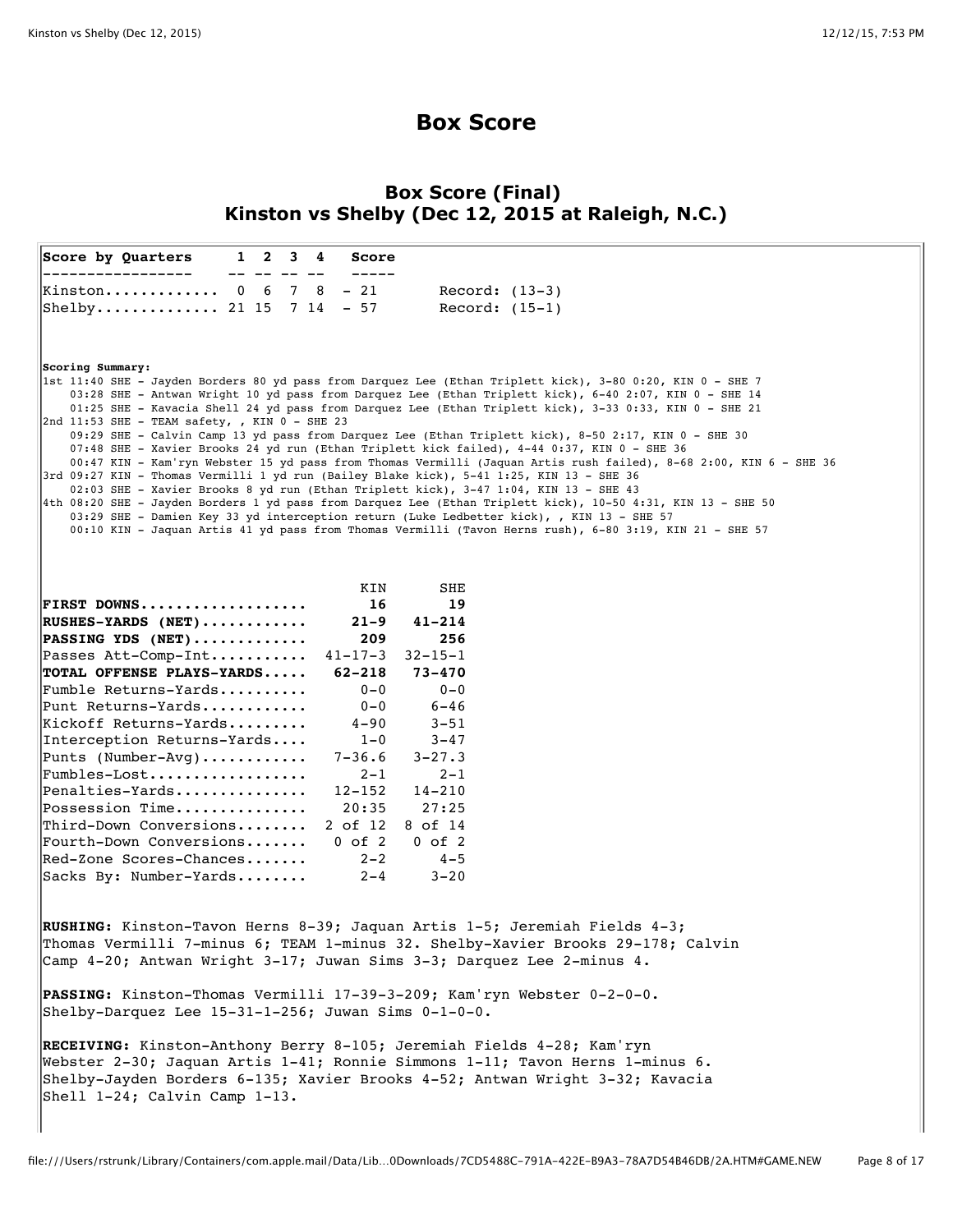**INTERCEPTIONS:** Kinston-Ronnie Simmons 1-0. Shelby-Damien Key 1-33; Isaiah Etchison 1-14; Josh Smith 1-0.

**FUMBLES:** Kinston-TEAM 1-0; Anthony Berry 1-1. Shelby-Calvin Camp 1-1; Xavier Brooks 1-0.

Stadium: Carter-Finley Attendance: 0 Kickoff time: 4:05PM End of Game: 7:10 Total elapsed time: 3:05 Officials: Referee: Setser, S; Umpire: Stevenson, B; Linesman: Shaft, G; Line judge: Parker, K; Back judge: Luther, B; Field judge: Puckett, D; Side judge: Huey, J; Temperature: 75 Wind: 3mph WSW Weather: Clear

Kinston vs Shelby (Dec 12, 2015 at Raleigh, N.C.)

**SACKS (UA-A):** Kinston-Dy'quan Waters 1-1; Jaquan Artis 0-1. Shelby-Michael Carson 1-0; Jaylon Scott 0-1; Kameron Hawk 0-1; OJ Ross 1-0.

**TACKLES (UA-A):** Kinston-Dy'quan Waters 3-10; Jammie Taylor 3-10; Jaquan Artis 6-5; Jarquez Bizzell 5-5; Darius Dunn 3-1; Ja-sheem Fisher 3-1; Tykel Harvey 2-2; Ricky Roach 1-3; Reginald Clark 2-1; Kevonte Bradfor 1-2; Tahj Ramsey 1-1; Anthony Berry 1-1; Andruw Goyette 0-2; Nico Luter 1-0; Marlowe Gray 1-0; Bryon Harvey 1-0; Christian Tice 1-0; Daenard Branch 0-1; Ronnie Simmons  $|0-1$ . Shelby-Dax Hollifield 4-2; Michael Carson 3-2; Damonte Poole 4-0; BJ Hopper  $3-1$ ; CJ Ross 2-1; Josh Smith 2-1; Jaylon Scott 2-1; Will Stites 2-1; OJ Ross  $1-1$ ; Kameron Hawk 1-1; Isaiah Etchison 1-1; Tashaun Borders 1-1; G Hartgrove  $|0-2;$  Devyn Smith 1-0; Jayden Borders 1-0; Aaron Jolly 1-0; Josh Hopper 1-0; Damien Key 1-0; Calvin Camp 1-0; Johnny Heckstal 0-1.

#### **Player participation:**

Kinston: 1-Jeremiah Fields, 2-Kam'ryn Webster, 3-Anthony Berry, 4-Darius Dunn, 6-Marlowe Gray, 8-Nico Luter, 12-Kevonte Bradfor, 15-Jarquez Bizzell, 17-Thomas Vermilli, 20-Daenard Branch, 22-Tavon Herns, 23-Ronnie Simmons, 30-Tahj Ramsey, 32-Jaquan Artis, 44-Ja-sheem Fisher, 51-Tykel Harvey, 53-Andruw Goyette, 55-Jammie Taylor, 56-Ricky Roach, 57-Christian Tice, 58-Dy'quan Waters, 66-Reginald Clark, 70-Joe Edwards, 80-Bailey Blake, 90-Bryon Harvey.

Shelby: 2-Calvin Camp, 3-Kavacia Shell, 4-Michael Carson, 5-Antwan Wright, 6-Jayden Borders, 10-BJ Hopper, 11-Darquez Lee, 13-Juwan Sims, 14-Xavier Brooks, 16-Maleek Mcmullen, 18-Damien Key, 20-Josh Hopper, 21-Aaron Jolly, 22-Damonte Poole, 23-CJ Ross, 25-Isaiah Etchison, 29-Johnny Heckstal, 33-Will Stites, 41-Devyn Smith, 43-Josh Smith, 44-Dax Hollifield, 45-Jaylon Scott, 54-Kameron Hawk, 55-Tashaun Borders, 68-G Hartgrove, 80-Ethan Triplett, 81-Tyler Cowan, 85-Luke Ledbetter, 95-OJ Ross, 99-Steven Pate.

## **Play-by-Play Summary**

### **Play-by-Play Summary The Automated ScoreBook Kinston vs Shelby (Dec 12, 2015 at Raleigh, N.C.)**

### **1st Quarter**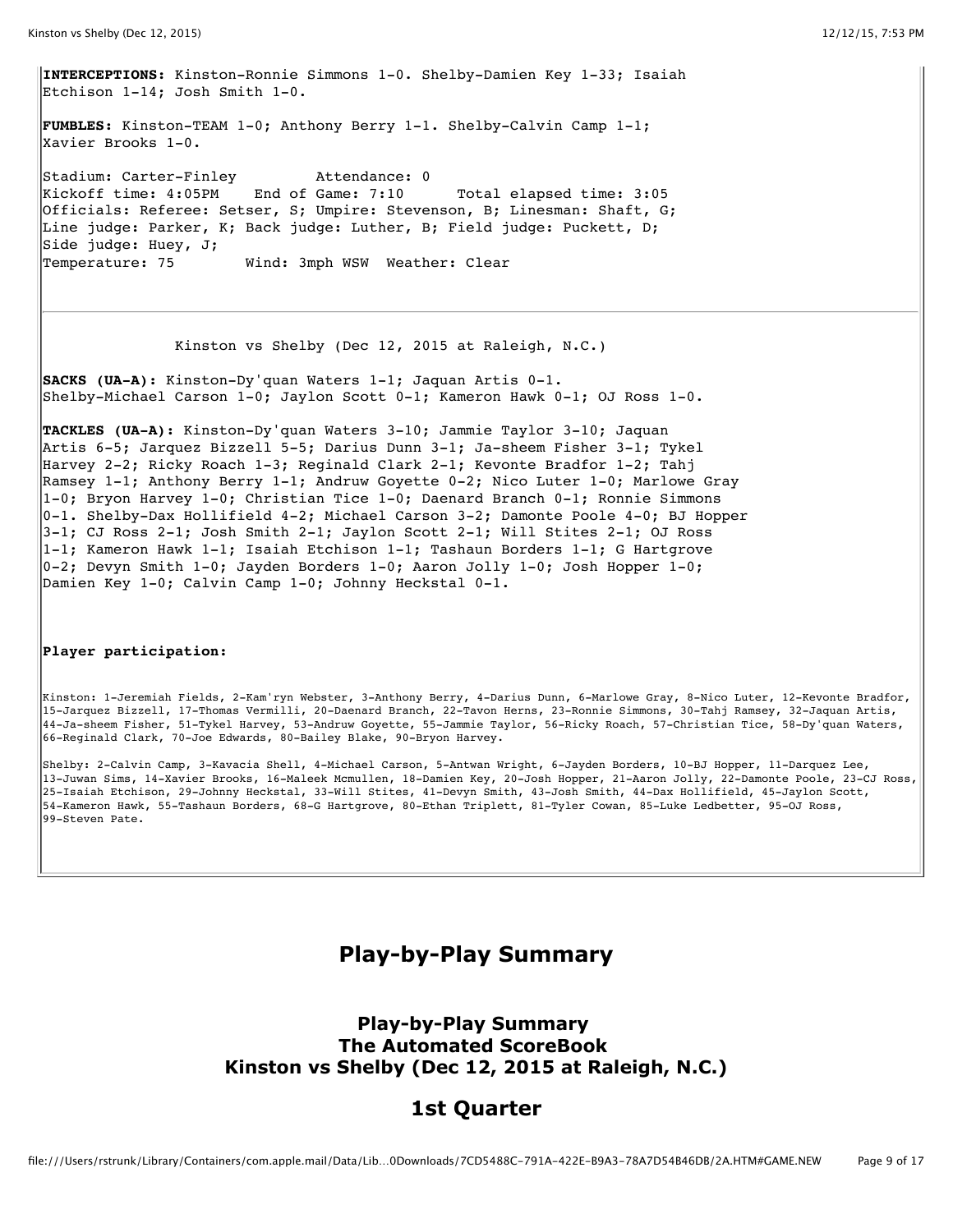|     |              | Captains for Shelby (11) Darquez, L (22) Demonte, P (60) Appling, J<br>(54) Hawk, K                                                                                                |
|-----|--------------|------------------------------------------------------------------------------------------------------------------------------------------------------------------------------------|
|     |              | Captains for Kinston: (58) Waters, D (70) Edwards, J (17) Vermillion, T                                                                                                            |
|     |              | $(1)$ Fields, J                                                                                                                                                                    |
|     |              | Shelby wins toss and will receive and defend the south goal.                                                                                                                       |
| Kin |              | 1-10 at Kin40 KIN ball on KIN40.                                                                                                                                                   |
|     |              | Jaquan Artis kickoff 60 yards to the SHE0, touchback.                                                                                                                              |
| She |              | 1-10 at She20 Darquez Lee pass incomplete to Darius Fuller.                                                                                                                        |
| She |              | 2-10 at She20 Darquez Lee pass incomplete to Jayden Borders.                                                                                                                       |
| She |              | 3-10 at She20 Darquez Lee pass complete to Jayden Borders for 80 yards to the KINO, 1ST DOWN SHE, TOUCHDOWN, clock 11:40.<br>Ethan Triplett kick attempt good.                     |
|     |              | <b>Shelby 7, Kinston 0</b>                                                                                                                                                         |
| She |              | 1-G at She40 PENALTY KIN sideline interference 15 yards to the KIN45.                                                                                                              |
| She |              | 1-G at Kin45 Timeout Shelby, clock 11:40.                                                                                                                                          |
|     |              | Drive: 3 plays, 80 yards, TOP 00:20                                                                                                                                                |
|     |              | Tyler Cowan kickoff 45 yards to the KINO, touchback.                                                                                                                               |
| Kin |              | 1-10 at Kin20 KINSTON drive start at 11:40.                                                                                                                                        |
| Kin |              | 1-10 at Kin20 Kam'ryn Webster pass incomplete to Anthony Berry (CJ Ross).                                                                                                          |
| Kin |              | 2-10 at Kin20 Tavon Herns rush for no gain to the KIN20 (Tashaun Borders).                                                                                                         |
| Kin |              | 3-10 at Kin20 Thomas Vermilli pass incomplete to Kam'ryn Webster.                                                                                                                  |
| Kin |              | 4-10 at Kin20 Jaquan Artis punt 37 yards to the SHE43, Antwan Wright return 0 yards to the SHE43 (Tahj Ramsey; Dy'quan Waters).                                                    |
|     |              | Drive: 3 plays, 0 yards, TOP 00:46                                                                                                                                                 |
| She |              | 1-10 at She43 SHELBY drive start at 10:54.                                                                                                                                         |
| She |              | 1-10 at She43 Darquez Lee pass complete to Jayden Borders for 19 yards to the KIN38, 1ST DOWN SHE (Jarquez Bizzell).                                                               |
| She |              | 1-10 at Kin38 Darquez Lee pass incomplete to Calvin Camp, QB hurry by Joe Edwards.                                                                                                 |
| She |              | 2-10 at Kin38 Xavier Brooks rush for 2 yards to the KIN36 (Ricky Roach; Dy'quan Waters).                                                                                           |
| She |              | 3-8 at Kin36 Darquez Lee pass incomplete to Darius Fuller.                                                                                                                         |
| She |              | 4-8 at Kin36 Darquez Lee pass incomplete to Calvin Camp (Ja-sheem Fisher).                                                                                                         |
|     |              | Drive: 5 plays, 21 yards, TOP 01:07                                                                                                                                                |
| Kin |              | 1-10 at Kin36 KINSTON drive start at 09:47.                                                                                                                                        |
| Kin |              | 1-10 at Kin36 PENALTY KIN false start 5 yards to the KIN31.                                                                                                                        |
| Kin |              | 1-15 at Kin31 Thomas Vermilli rush for 1 yard to the KIN32 (Dax Hollifield; Michael Carson) (Kameron Hawk).                                                                        |
| Kin |              | 2-14 at Kin32 Thomas Vermilli pass complete to Anthony Berry for 9 yards to the KIN41 (G Hartgrove; Dax Hollifield).                                                               |
| Kin |              | 3-5 at Kin41 Thomas Vermilli pass incomplete to Kam'ryn Webster (Damien Key).                                                                                                      |
| Kin | 4-5 at Kin41 | Jaquan Artis punt 35 yards to the SHE24, Antwan Wright return 7 yards to the SHE31 (Reginald Clark), PENALTY KIN face mask 5<br>yards to the SHE36, 1st and 10, SHE ball on SHE36. |
|     |              | Drive: 3 plays, 5 yards, TOP 01:23                                                                                                                                                 |
| She |              | 1-10 at She36 SHELBY drive start at 08:24.                                                                                                                                         |
| She |              | 1-10 at She36 Xavier Brooks rush for 4 yards to the SHE40 (Reginald Clark).                                                                                                        |
| She |              | 2-6 at She40 Xavier Brooks rush for 4 yards to the SHE44 (Tykel Harvey).                                                                                                           |
| She |              | 3-2 at She44 PENALTY KIN encroachment 5 yards to the SHE49, 1ST DOWN SHE.                                                                                                          |
| She |              | 1-10 at She49 Xavier Brooks rush for 1 yard to the 50 yardline (Ja-sheem Fisher).                                                                                                  |
| She |              | 2-9 at She50 Darquez Lee pass incomplete to Calvin Camp.                                                                                                                           |
| She |              | 3-9 at She50 Darquez Lee pass incomplete to Antwan Wright.                                                                                                                         |
| She |              | 4-9 at She50 PENALTY KIN substitution infraction 5 yards to the KIN45.                                                                                                             |
| She |              | 4-4 at Kin45 Steven Pate punt 23 yards to the KIN22, downed.                                                                                                                       |
|     |              | Drive: 5 plays, 19 yards, TOP 01:52                                                                                                                                                |
| Kin |              | 1-10 at Kin22 KINSTON drive start at 06:32.                                                                                                                                        |
| Kin |              | 1-10 at Kin22 PENALTY SHE encroachment 5 yards to the KIN27.                                                                                                                       |
| Kin |              | 1-5 at Kin27 PENALTY SHE encroachment 5 yards to the KIN32, 1ST DOWN KIN.                                                                                                          |
| Kin |              | 1-10 at Kin32 Thomas Vermilli pass incomplete to Ronnie Simmons (Aaron Jolly).                                                                                                     |
| Kin |              | 2-10 at Kin32 Jeremiah Fields rush for loss of 8 yards to the KIN24 (Dax Hollifield).                                                                                              |
| Kin |              | 3-18 at Kin24 Thomas Vermilli pass incomplete to Tavon Herns.                                                                                                                      |
| Kin |              | 4-18 at Kin24 Jaquan Artis punt 31 yards to the SHE45, Antwan Wright return 15 yards to the KIN40 (Darius Dunn).<br>Drive: 3 plays, 2 yards, TOP 00:57                             |
| She |              | 1-10 at Kin40 SHELBY drive start at 05:35.                                                                                                                                         |
| She |              | 1-10 at Kin40 Xavier Brooks rush for 5 yards to the KIN35 (Jammie Taylor; Tykel Harvey).                                                                                           |
|     |              |                                                                                                                                                                                    |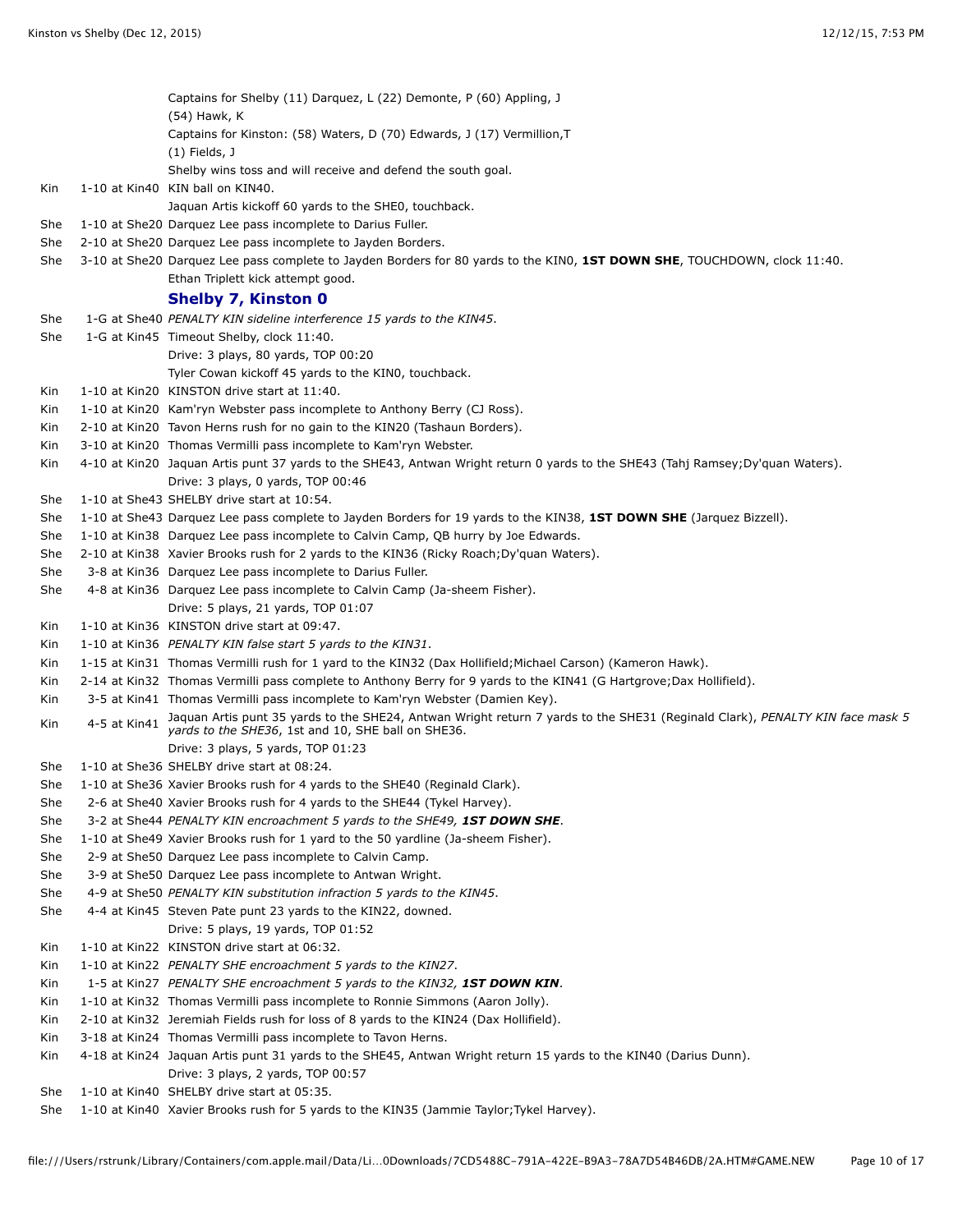| She  |                           | 2-5 at Kin35 Darquez Lee pass complete to Xavier Brooks for 12 yards to the KIN23, 1ST DOWN SHE (Anthony Berry; Ricky Roach).                                                |
|------|---------------------------|------------------------------------------------------------------------------------------------------------------------------------------------------------------------------|
| She  |                           | 1-10 at Kin23 Darguez Lee pass complete to Antwan Wright for 7 yards to the KIN16 (Jarguez Bizzell).                                                                         |
| She  |                           | 2-3 at Kin16 Antwan Wright rush for 3 yards to the KIN13, 1ST DOWN SHE (Ja-sheem Fisher; Daenard Branch).                                                                    |
| She  |                           | 1-10 at Kin13 Xavier Brooks rush for 3 yards to the KIN10 (Jaquan Artis).                                                                                                    |
| She  |                           | 2-7 at Kin10 Darquez Lee pass complete to Antwan Wright for 10 yards to the KINO, 1ST DOWN SHE, TOUCHDOWN, clock 03:28.                                                      |
|      |                           | Ethan Triplett kick attempt good.                                                                                                                                            |
|      |                           | <b>Shelby 14, Kinston 0</b>                                                                                                                                                  |
|      |                           | Drive: 6 plays, 40 yards, TOP 02:07                                                                                                                                          |
|      |                           | Tyler Cowan kickoff 60 yards to the KINO, touchback.                                                                                                                         |
| Kin. |                           | 1-10 at Kin20 KINSTON drive start at 03:28.                                                                                                                                  |
| Kin. |                           | 1-10 at Kin20 Tavon Herns rush for 13 yards to the KIN33, 1ST DOWN KIN (Damien Key).                                                                                         |
| Kin  |                           | 1-10 at Kin33 Tavon Herns rush for 3 yards to the KIN36 (Michael Carson; Will Stites).                                                                                       |
| Kin  |                           | 2-7 at Kin36 PENALTY KIN delay of game 5 yards to the KIN31.                                                                                                                 |
| Kin  | 2-12 at Kin31             | Thomas Vermilli pass complete to Anthony Berry for 4 yards to the KIN35, fumble forced by Damonte Poole, fumble by Anthony<br>Berry recovered by SHE Damonte Poole at KIN33. |
|      |                           | Drive: 3 plays, 13 yards, TOP 01:30                                                                                                                                          |
| She  |                           | 1-10 at Kin33 SHELBY drive start at 01:58.                                                                                                                                   |
| She  |                           | 1-10 at Kin33 Darquez Lee pass incomplete to Calvin Camp (Jaquan Artis).                                                                                                     |
| She  |                           | 2-10 at Kin33 Xavier Brooks rush for 4 yards to the KIN29 (Tykel Harvey; Dy'quan Waters), PENALTY KIN face mask 5 yards to the KIN24.                                        |
| She  | $2-1$ at Kin24 2nd and 1. |                                                                                                                                                                              |
| She  |                           | 2-1 at Kin24 Darquez Lee pass complete to Kavacia Shell for 24 yards to the KIN0, 1ST DOWN SHE, TOUCHDOWN, clock 01:25.                                                      |
|      |                           | Ethan Triplett kick attempt good.                                                                                                                                            |
|      |                           | <b>Shelby 21, Kinston 0</b>                                                                                                                                                  |
|      |                           | Drive: 3 plays, 33 yards, TOP 00:33                                                                                                                                          |
|      |                           | Tyler Cowan kickoff 60 yards to the KINO, touchback.                                                                                                                         |
| Kin  |                           | 1-10 at Kin20 KINSTON drive start at 01:25.                                                                                                                                  |
| Kin  |                           | 1-10 at Kin20 Jaquan Artis rush for 5 yards to the KIN25 (Josh Smith).                                                                                                       |
| Kin  |                           | 2-5 at Kin25 Jeremiah Fields rush for 6 yards to the KIN31, 1ST DOWN KIN (Dax Hollifield).                                                                                   |
| Kin. |                           | 1-10 at Kin31 Jeremiah Fields rush for 1 yard to the KIN32 (G Hartgrove; OJ Ross).                                                                                           |
|      |                           | Drive: 3 plays, 12 yards, TOP 01:39                                                                                                                                          |

#### **Shelby 21, Kinston 0**

## **2nd Quarter**

- Kin 2-9 at Kin32 Start of 2nd quarter, clock 12:00.
- Kin 2-9 at Kin32 TEAM rush for loss of 12 yards to the KIN20, fumble by TEAM recovered by KIN TEAM at KIN0, TEAM safety, clock 11:53.

#### **Shelby 23, Kinston 0**

Drive: 4 plays, minus 20 yards, TOP 01:39

- Jaquan Artis kickoff 44 yards to the SHE36, Calvin Camp return 14 yards to the 50 yardline (Marlowe Gray).
- She 1-10 at She50 SHELBY drive start at 11:46.
- She 1-10 at She50 Darquez Lee pass incomplete to Calvin Camp.
- She 2-10 at She50 Darquez Lee pass complete to Xavier Brooks for 11 yards to the KIN39, **1ST DOWN SHE** (Jammie Taylor;Jarquez Bizzell).
- She 1-10 at Kin39 Darquez Lee pass complete to Xavier Brooks for 4 yards to the KIN35 (Jarquez Bizzell).
- She 2-6 at Kin35 Xavier Brooks rush for 2 yards to the KIN33 (Ricky Roach;Andruw Goyette).
- She 3-4 at Kin33 Darquez Lee pass complete to Xavier Brooks for 25 yards to the KIN8, **1ST DOWN SHE** (Jammie Taylor;Jarquez Bizzell).
- She 1-G at Kin08 *PENALTY SHE false start 5 yards to the KIN13*.
- She 1-G at Kin13 Darquez Lee pass incomplete to Antwan Wright (Ronnie Simmons).
- She 2-G at Kin13 Darquez Lee pass incomplete to Calvin Camp.
- She 3-G at Kin13 Darquez Lee pass complete to Calvin Camp for 13 yards to the KIN0, TOUCHDOWN, clock 09:29.
	- Ethan Triplett kick attempt good.

#### **Shelby 30, Kinston 0**

Drive: 8 plays, 50 yards, TOP 02:24

Tyler Cowan kickoff 50 yards to the KIN10, Anthony Berry return 34 yards to the KIN44 (Johnny Heckstal;Isaiah Etchison).

- Kin 1-10 at Kin44 KINSTON drive start at 09:22.
- Kin 1-10 at Kin44 Thomas Vermilli pass complete to Jeremiah Fields for no gain to the KIN44 (BJ Hopper).
- Kin 2-10 at Kin44 Jeremiah Fields rush for 4 yards to the KIN48 (Dax Hollifield).
- Kin 3-6 at Kin48 Thomas Vermilli pass intercepted by Isaiah Etchison at the SHE42, Isaiah Etchison return 14 yards to the KIN44 (Jammie Taylor). Drive: 3 plays, 4 yards, TOP 00:57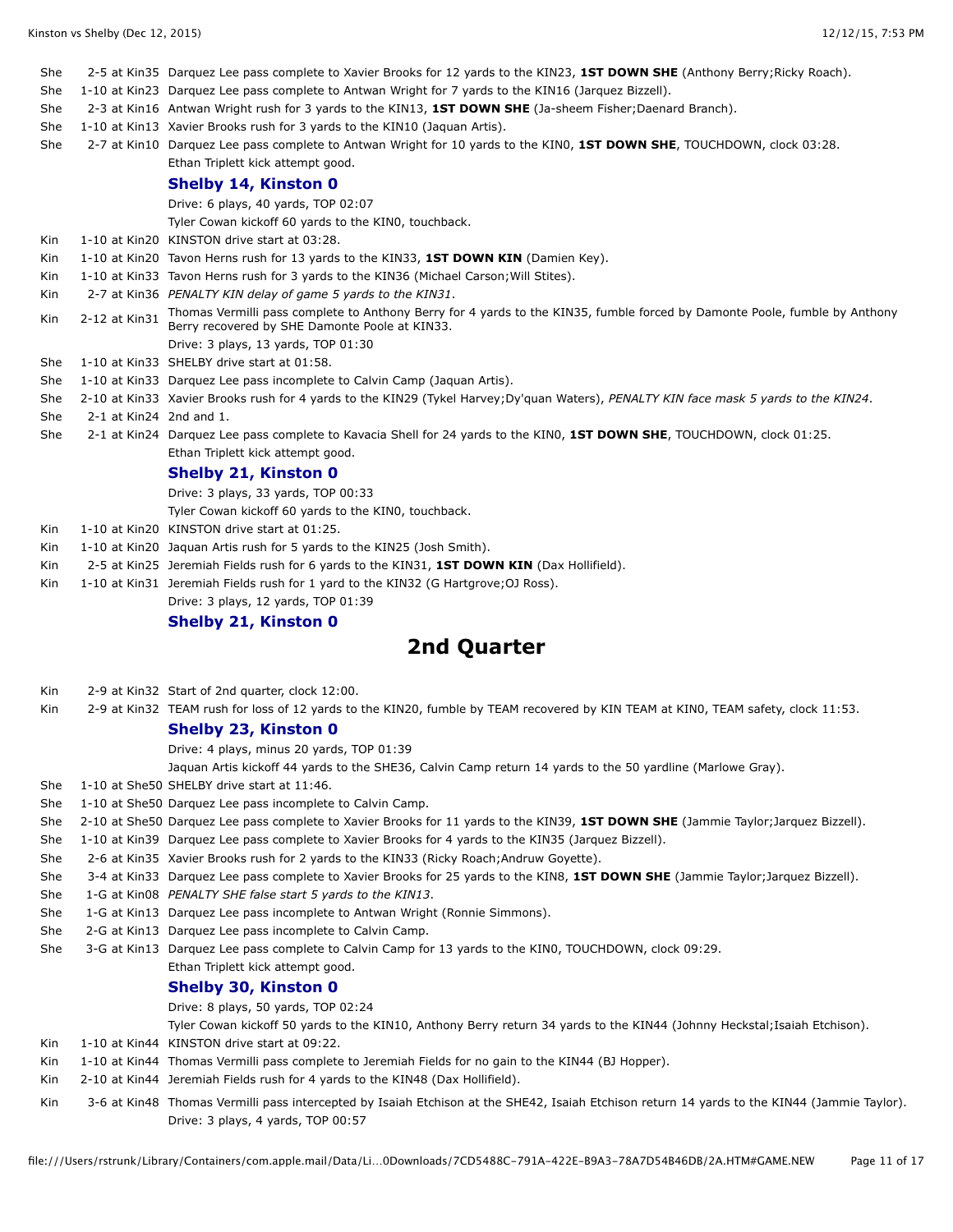| She |                             | 1-10 at Kin44 SHELBY drive start at 08:25.                                                                                                               |
|-----|-----------------------------|----------------------------------------------------------------------------------------------------------------------------------------------------------|
| She |                             | 1-10 at Kin44 Darquez Lee pass incomplete to Antwan Wright.                                                                                              |
| She |                             | 2-10 at Kin44 Darquez Lee pass complete to Jayden Borders for 21 yards to the KIN23, 1ST DOWN SHE (Jarquez Bizzell; Jammie Taylor).                      |
| She |                             | 1-10 at Kin23 Antwan Wright rush for 9 yards to the KIN14 (Jarquez Bizzell), PENALTY SHE holding 10 yards to the KIN24.                                  |
| She | 1-11 at $Kin24$ 1st and 11. |                                                                                                                                                          |
| She |                             | 1-11 at Kin24 Xavier Brooks rush for 24 yards to the KIN0, 1ST DOWN SHE, TOUCHDOWN, clock 07:48.                                                         |
|     |                             | Ethan Triplett kick attempt failed.                                                                                                                      |
|     |                             | <b>Shelby 36, Kinston 0</b>                                                                                                                              |
|     |                             | Drive: 4 plays, 44 yards, TOP 00:37                                                                                                                      |
|     |                             | Tyler Cowan kickoff 60 yards to the KIN0, touchback.                                                                                                     |
| Kin |                             | 1-10 at Kin20 KINSTON drive start at 07:48.                                                                                                              |
| Kin |                             | 1-10 at Kin20 PENALTY SHE personal foul 15 yards to the KIN35, 1ST DOWN KIN.                                                                             |
| Kin |                             | 1-10 at Kin35 Thomas Vermilli pass incomplete to Anthony Berry.                                                                                          |
| Kin |                             | 2-10 at Kin35 Tavon Herns rush for loss of 2 yards to the KIN33 (CJ Ross).                                                                               |
| Kin |                             | 3-12 at Kin33 Thomas Vermilli pass incomplete to Tavon Herns.                                                                                            |
| Kin |                             | 4-12 at Kin33 Jaquan Artis punt 49 yards to the SHE18, downed.                                                                                           |
|     |                             | Drive: 3 plays, 13 yards, TOP 01:02                                                                                                                      |
| She |                             | 1-10 at She18 SHELBY drive start at 06:46.                                                                                                               |
| She |                             | 1-10 at She18 Darquez Lee pass incomplete to Antwan Wright.                                                                                              |
| She |                             | 2-10 at She18 Xavier Brooks rush for 2 yards to the SHE20 (Tykel Harvey).                                                                                |
| She |                             | 3-8 at She20 Darquez Lee sacked for loss of 2 yards to the SHE18 (Dy'quan Waters; Jaquan Artis).                                                         |
| She |                             | 4-10 at She18 Steven Pate punt 26 yards to the SHE44, downed.                                                                                            |
|     |                             | Drive: 3 plays, 0 yards, TOP 01:29                                                                                                                       |
| Kin |                             | 1-10 at She44 KINSTON drive start at 05:17.                                                                                                              |
| Kin |                             | 1-10 at She44 Thomas Vermilli pass complete to Jeremiah Fields for 2 yards to the SHE42 (Will Stites).                                                   |
| Kin |                             | 2-8 at She42 Thomas Vermilli pass incomplete to Jeremiah Fields (Dax Hollifield).                                                                        |
| Kin |                             | 3-8 at She42 Thomas Vermilli pass incomplete to Tavon Herns.                                                                                             |
| Kin |                             | 4-8 at She42 Thomas Vermilli sacked for loss of 3 yards to the SHE45 (OJ Ross).                                                                          |
|     |                             | Drive: 4 plays, minus 1 yards, TOP 00:55                                                                                                                 |
| She |                             | 1-10 at She45 SHELBY drive start at 04:22.                                                                                                               |
| She |                             | 1-10 at She45 PENALTY SHE false start 5 yards to the SHE40.                                                                                              |
| She |                             | 1-15 at She40 Darquez Lee pass incomplete to Calvin Camp.                                                                                                |
| She |                             | 2-15 at She40 QB hurry by Reginald Clark.                                                                                                                |
| She |                             | 2-15 at She40 Xavier Brooks rush for 10 yards to the 50 yardline (Jaquan Artis).                                                                         |
| She |                             | 3-5 at She50 Darquez Lee pass complete to Jayden Borders for 4 yards to the KIN46 (Jarquez Bizzell), PENALTY SHE personal foul 15 yards to<br>the SHE39. |
| She | 3-16 at She39 3rd and 16.   |                                                                                                                                                          |
| She |                             | 3-16 at She39 Timeout Shelby, clock 03:18.                                                                                                               |
| She |                             | 3-16 at She39 PENALTY SHE personal foul 21 yards to the SHE18.                                                                                           |
| She |                             | 3-37 at She18 Darquez Lee pass intercepted by Ronnie Simmons at the KIN32, Ronnie Simmons return 0 yards to the KIN32 (Jayden Borders).                  |
|     |                             | Drive: 4 plays, minus 27 yards, TOP 01:35                                                                                                                |
| Kin |                             | 1-10 at Kin32 KINSTON drive start at 02:47.                                                                                                              |
| Kin |                             | 1-10 at Kin32 Thomas Vermilli pass complete to Anthony Berry for 8 yards to the KIN40 (Aaron Jolly).                                                     |
| Kin |                             | 2-2 at Kin40 Thomas Vermilli rush for 4 yards to the KIN44, 1ST DOWN KIN (Damonte Poole).                                                                |
| Kin |                             | 1-10 at Kin44 Thomas Vermilli pass complete to Anthony Berry for 13 yards to the SHE43, 1ST DOWN KIN (Damonte Poole).                                    |
| Kin |                             | 1-10 at She43 Timeout Shelby, clock 02:09.                                                                                                               |
| Kin |                             | 1-10 at She43 Thomas Vermilli sacked for loss of 7 yards to the 50 yardline (Jaylon Scott; Kameron Hawk).                                                |
| Kin |                             | 2-17 at Kin50 PENALTY SHE encroachment 5 yards to the SHE45.                                                                                             |
| Kin |                             | 2-12 at She45 Thomas Vermilli pass incomplete to Ronnie Simmons.                                                                                         |
| Kin |                             | 3-12 at She45 Thomas Vermilli pass complete to Anthony Berry for 36 yards to the SHE9, 1ST DOWN KIN (Damonte Poole).                                     |
| Kin |                             | 1-G at She09 Thomas Vermilli pass complete to Tavon Herns for loss of 6 yards to the SHE15 (CJ Ross; BJ Hopper).                                         |
| Kin |                             | 2-G at She15 Thomas Vermilli pass complete to Kam'ryn Webster for 15 yards to the SHE0, TOUCHDOWN, clock 00:47.                                          |
| Kin |                             | 1-G at She03 PENALTY SHE encroachment 2 yards to the SHE1.                                                                                               |
|     |                             | Jaquan Artis rush attempt failed.                                                                                                                        |
|     |                             | Shelhy 36 Kinston 6                                                                                                                                      |

#### **Shelby 36, Kinston 6**

Drive: 8 plays, 68 yards, TOP 02:06

Jaquan Artis kickoff 37 yards to the SHE23, Calvin Camp return 14 yards to the SHE37 (Bryon Harvey).

She 1-10 at She37 SHELBY drive start at 00:41.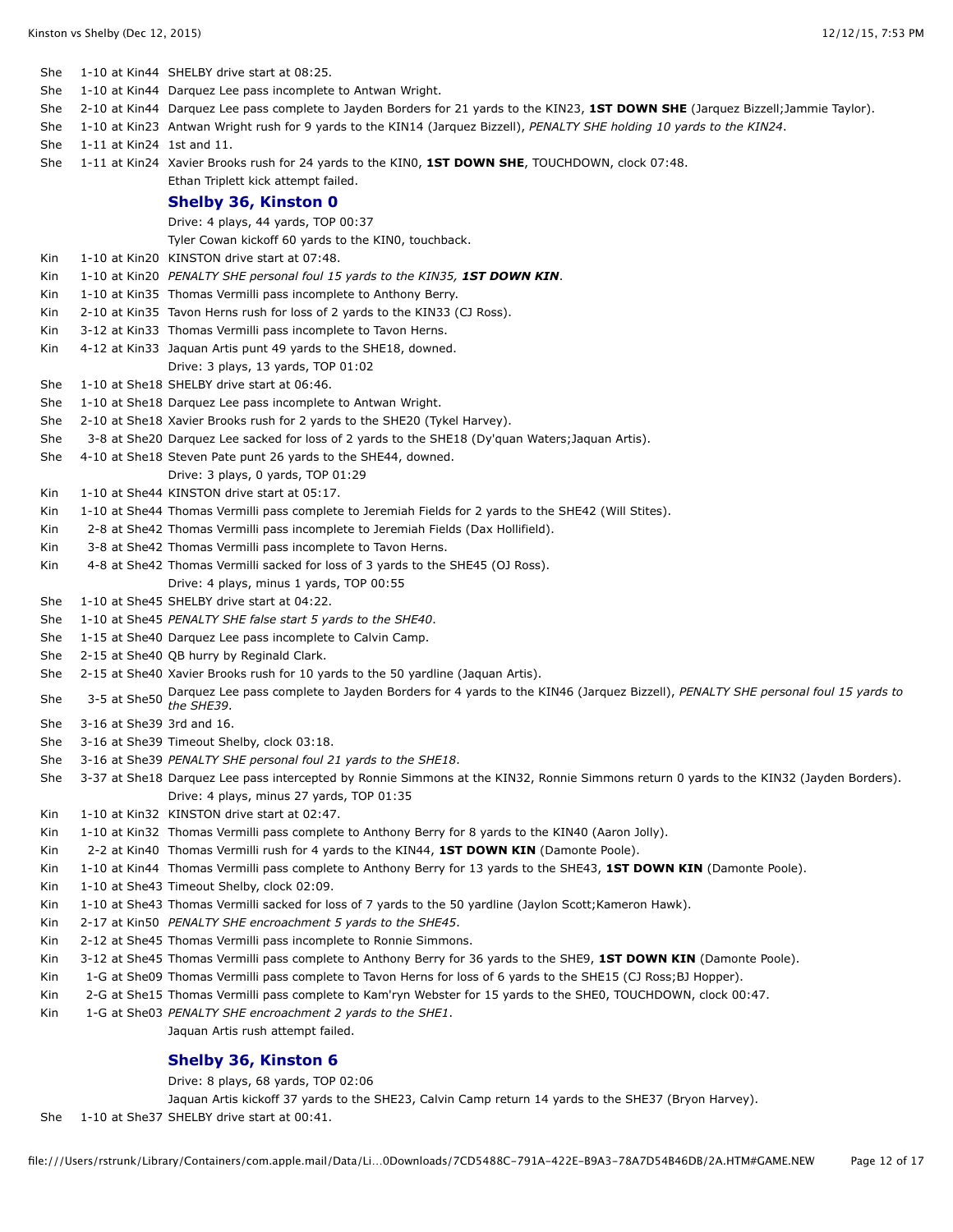She 1-10 at She37 Juwan Sims rush for 4 yards to the SHE41 (Dy'quan Waters;Jaquan Artis), *PENALTY KIN face mask 5 yards to the SHE46*.

She 1-1 at She46 1st and 1.

- She 1-1 at She46 Juwan Sims rush for no gain to the SHE46 (Jammie Taylor;Dy'quan Waters).
- She 2-1 at She46 End of half, clock 00:00.

Drive: 2 plays, 9 yards, TOP 00:41

#### **Shelby 36, Kinston 6**

## **3rd Quarter**

| She |                         | 2-1 at She46 Start of 3rd quarter, clock 12:00, SHE ball on SHE40.                                                                                                       |
|-----|-------------------------|--------------------------------------------------------------------------------------------------------------------------------------------------------------------------|
|     |                         | Drive: 2 plays, 9 yards, TOP 00:41                                                                                                                                       |
|     |                         | Tyler Cowan kickoff 55 yards to the KIN5, Tavon Herns return 29 yards to the KIN34 (Josh Smith; Tashaun Borders).                                                        |
| Kin |                         | 1-10 at Kin34 KINSTON drive start at 11:52.                                                                                                                              |
| Kin |                         | 1-10 at Kin34 Thomas Vermilli pass incomplete to Kam'ryn Webster (Aaron Jolly).                                                                                          |
| Kin |                         | 2-10 at Kin34 Thomas Vermilli sacked for loss of 10 yards to the KIN24 (Michael Carson).                                                                                 |
| Kin |                         | 3-20 at Kin24 Thomas Vermilli pass incomplete to Tavon Herns.                                                                                                            |
| Kin |                         | 4-20 at Kin24 QB hurry by Michael Carson.                                                                                                                                |
| Kin | 4-20 at Kin24           | Jaquan Artis punt 33 yards to the SHE43, Calvin Camp return 0 yards to the SHE43, fumble forced by Tahj Ramsey, fumble by<br>Calvin Camp recovered by KIN TEAM at SHE41. |
|     |                         | Drive: 3 plays, minus 10 yards, TOP 01:00                                                                                                                                |
| Kin |                         | 1-10 at She41 KINSTON drive start at 10:52.                                                                                                                              |
| Kin |                         | 1-10 at She41 Thomas Vermilli pass complete to Anthony Berry for 10 yards to the SHE31, 1ST DOWN KIN (BJ Hopper).                                                        |
| Kin |                         | 1-10 at She31 Tavon Herns rush for 9 yards to the SHE22 (BJ Hopper).                                                                                                     |
| Kin |                         | 2-1 at She22 Thomas Vermilli rush for 8 yards to the SHE14, 1ST DOWN KIN (Isaiah Etchison).                                                                              |
| Kin |                         | 1-10 at She14 Tavon Herns rush for 13 yards to the SHE1, 1ST DOWN KIN (Calvin Camp).                                                                                     |
| Kin |                         | 1-G at She01 Thomas Vermilli rush for 1 yard to the SHE0, TOUCHDOWN, clock 09:27.                                                                                        |
|     |                         | Bailey Blake kick attempt good.                                                                                                                                          |
|     |                         | Shelby 36, Kinston 13                                                                                                                                                    |
|     |                         | Drive: 5 plays, 41 yards, TOP 01:32                                                                                                                                      |
|     |                         | Jaquan Artis kickoff 47 yards to the SHE13, Jayden Borders return 23 yards to the SHE36 (Kevonte Bradfor).                                                               |
| She |                         | 1-10 at She36 SHELBY drive start at 09:20.                                                                                                                               |
| She |                         | 1-10 at She36 Xavier Brooks rush for 4 yards to the SHE40 (Jaquan Artis).                                                                                                |
| She |                         | 2-6 at She40 Xavier Brooks rush for 5 yards to the SHE45 (Ja-sheem Fisher).                                                                                              |
| She |                         | 3-1 at She45 Xavier Brooks rush for 5 yards to the 50 yardline, 1ST DOWN SHE (Jaquan Artis; Jammie Taylor).                                                              |
| She |                         | 1-10 at She50 Xavier Brooks rush for 3 yards to the KIN47 (Darius Dunn; Jammie Taylor).                                                                                  |
| She |                         | 2-7 at Kin47 PENALTY SHE false start 5 yards to the SHE48.                                                                                                               |
| She |                         | 2-12 at She48 Xavier Brooks rush for 2 yards to the 50 yardline (Reginald Clark; Jammie Taylor).                                                                         |
| She |                         | 3-10 at She50 Darquez Lee pass complete to Antwan Wright for 15 yards to the KIN35, 1ST DOWN SHE (Darius Dunn).                                                          |
| She |                         | 1-10 at Kin35 Darquez Lee pass complete to Jayden Borders for 10 yards to the KIN25, 1ST DOWN SHE (Jarquez Bizzell; Ronnie Simmons).                                     |
| She |                         | 1-10 at Kin25 Xavier Brooks rush for 5 yards to the KIN20 (Jammie Taylor).                                                                                               |
| She |                         | 2-5 at Kin20 Xavier Brooks rush for 2 yards to the KIN18 (Dy'quan Waters; Jaquan Artis).                                                                                 |
| She |                         | 3-3 at Kin18 PENALTY SHE personal foul 15 yards to the KIN33.                                                                                                            |
| She |                         | 3-18 at Kin33 Darquez Lee pass incomplete to Jayden Borders.                                                                                                             |
| She |                         | 4-18 at Kin33 Steven Pate punt 33 yards to the KINO, touchback.                                                                                                          |
|     |                         | Drive: 10 plays, 31 yards, TOP 05:07                                                                                                                                     |
|     |                         |                                                                                                                                                                          |
| Kin |                         | 1-10 at Kin20 KINSTON drive start at 04:13.                                                                                                                              |
| Kin |                         | 1-10 at Kin20 Thomas Vermilli pass incomplete to Ronnie Simmons (Damonte Poole).                                                                                         |
| Kin |                         | 2-10 at Kin20 Tavon Herns rush for 3 yards to the KIN23 (Michael Carson).                                                                                                |
| Kin |                         | 3-7 at Kin23 Thomas Vermilli pass incomplete to Ronnie Simmons.                                                                                                          |
| Kin |                         | 4-7 at Kin23 Jaquan Artis punt 46 yards to the SHE31, Antwan Wright return 22 yards to the KIN47 (Andruw Goyette; Kevonte Bradfor).                                      |
|     |                         | Drive: 3 plays, 3 yards, TOP 01:06                                                                                                                                       |
| She |                         | 1-10 at Kin47 SHELBY drive start at 03:07.                                                                                                                               |
| She |                         | 1-10 at Kin47 Xavier Brooks rush for 5 yards to the KIN42 (Jammie Taylor; Dy'quan Waters).                                                                               |
| She |                         | 2-5 at Kin42 Xavier Brooks rush for 29 yards to the KIN13, 1ST DOWN SHE (Anthony Berry), PENALTY KIN face mask 5 yards to the KIN8.                                      |
| She | 1-5 at Kin08 1st and 8. |                                                                                                                                                                          |
| She |                         | 1-G at Kin08 Xavier Brooks rush for 8 yards to the KIN0, TOUCHDOWN, clock 02:03.                                                                                         |
|     |                         | Ethan Triplett kick attempt good.                                                                                                                                        |

#### **Shelby 43, Kinston 13**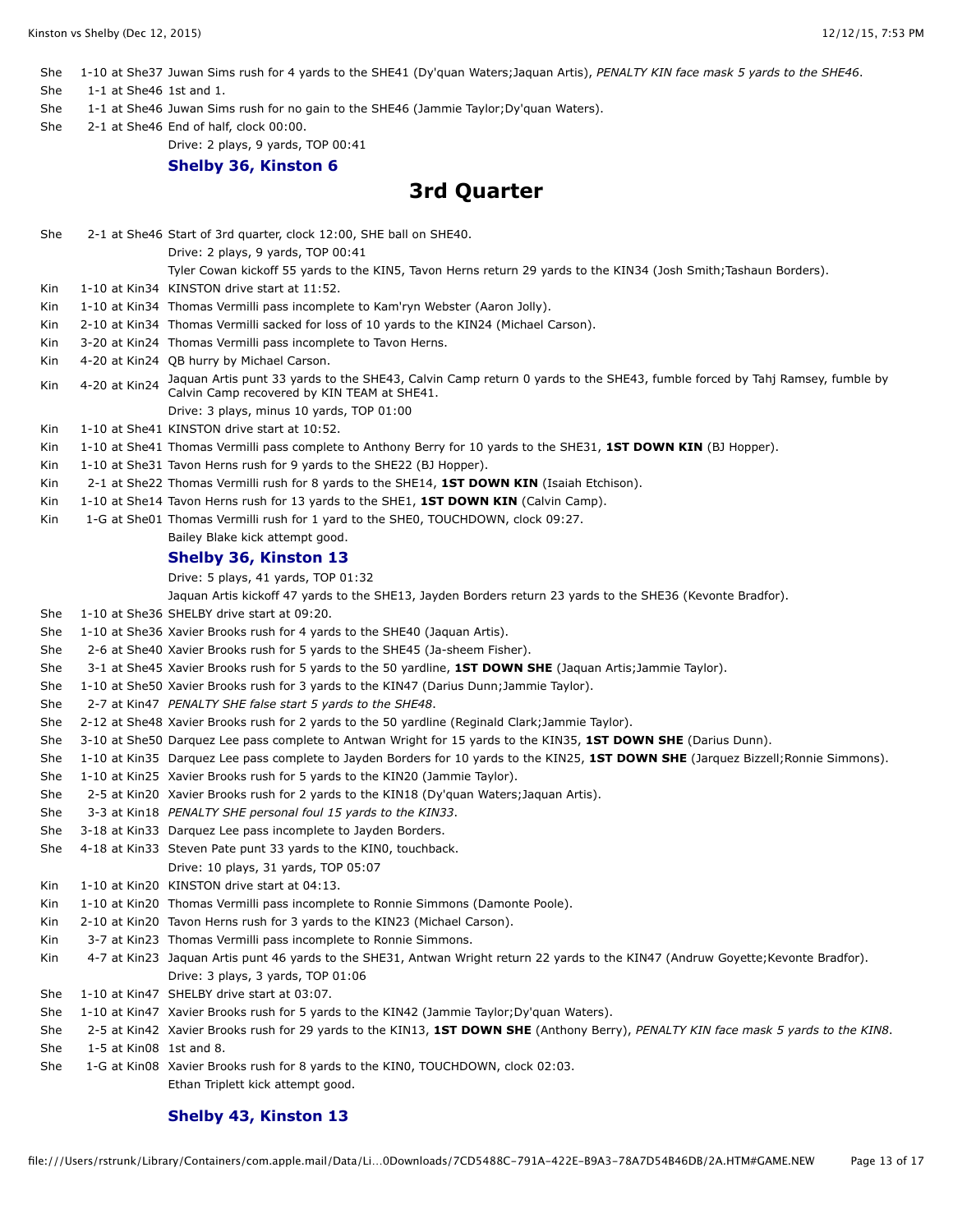Drive: 3 plays, 47 yards, TOP 01:09

Tyler Cowan kickoff 56 yards to the KIN4, Anthony Berry return 11 yards to the KIN15 (Will Stites).

Kin 1-10 at Kin15 KINSTON drive start at 01:58.

- Kin 1-10 at Kin15 Thomas Vermilli pass complete to Kam'ryn Webster for 15 yards to the KIN30, **1ST DOWN KIN** (Dax Hollifield).
- Kin 1-10 at Kin30 Thomas Vermilli pass complete to Anthony Berry for 25 yards to the SHE45, **1ST DOWN KIN** (CJ Ross).
- Kin 1-10 at She45 Thomas Vermilli pass incomplete to Jaquan Artis.
- Kin 2-10 at She45 Thomas Vermilli pass incomplete to Ronnie Simmons.
- Kin 3-10 at She45 Thomas Vermilli pass incomplete to Anthony Berry.
- Kin 4-10 at She45 *PENALTY KIN false start 5 yards to the 50 yardline*.
- Kin 4-15 at Kin50 Thomas Vermilli pass incomplete to Anthony Berry, QB hurry by Dax Hollifield.

Drive: 6 plays, 35 yards, TOP 01:07

She 1-10 at She50 SHELBY drive start at 00:51.

- She 1-10 at She50 Xavier Brooks rush for 7 yards to the KIN43 (Dy'quan Waters;Jammie Taylor).
- She 2-3 at Kin43 Darquez Lee sacked for loss of 2 yards to the KIN45 (Dy'quan Waters).

#### Drive: 2 plays, 5 yards, TOP 04:36

#### **Shelby 43, Kinston 13**

## **4th Quarter**

| She  |               | 3-5 at Kin45 Start of 4th quarter, clock 12:00.                                                                                                                           |
|------|---------------|---------------------------------------------------------------------------------------------------------------------------------------------------------------------------|
| She  |               | 3-5 at Kin45 Xavier Brooks rush for 22 yards to the KIN23, 1ST DOWN SHE (Ja-sheem Fisher).                                                                                |
| She  |               | 1-10 at Kin23 Xavier Brooks rush for 9 yards to the KIN14 (Jammie Taylor).                                                                                                |
| She  |               | 2-1 at Kin14 Xavier Brooks rush for 2 yards to the KIN12, <b>1ST DOWN SHE</b> (Dy'quan Waters).                                                                           |
| She  |               | 1-10 at Kin12 Antwan Wright rush for 5 yards to the KIN7 (Jaquan Artis).                                                                                                  |
| She  |               | 2-5 at Kin07 Xavier Brooks rush for 5 yards to the KIN2, 1ST DOWN SHE (Dy'quan Waters).                                                                                   |
| She  |               | 1-G at Kin02 Xavier Brooks rush for 1 yard to the KIN1 (Dy'quan Waters; Jaquan Artis).                                                                                    |
| She  | 2-G at Kin01  | Xavier Brooks rush for loss of 1 yard to the KIN2, fumble by Xavier Brooks recovered by SHE Darquez Lee at KIN1, Darquez Lee<br>for no gain to the KIN1 (Christian Tice). |
| She  |               | 3-G at Kin01 Darquez Lee pass complete to Jayden Borders for 1 yard to the KIN0, TOUCHDOWN, clock 08:20.                                                                  |
|      |               | Ethan Triplett kick attempt good.                                                                                                                                         |
|      |               | Shelby 50, Kinston 13                                                                                                                                                     |
|      |               | Drive: 10 plays, 50 yards, TOP 04:36                                                                                                                                      |
|      |               | Tyler Cowan kickoff 56 yards to the KIN4, Anthony Berry return 16 yards to the KIN20 (Jaylon Scott).                                                                      |
| Kin  |               | 1-10 at Kin20 KINSTON drive start at 08:15.                                                                                                                               |
| Kin  |               | 1-10 at Kin20 Tavon Herns rush for no gain to the KIN20 (Michael Carson).                                                                                                 |
| Kin  |               | 2-10 at Kin20 Thomas Vermilli pass incomplete to Jeremiah Fields (Damien Key).                                                                                            |
| Kin  |               | 3-10 at Kin20 Thomas Vermilli pass incomplete to Tavon Herns (Aaron Jolly).                                                                                               |
| Kin  |               | 4-10 at Kin20 Jaquan Artis punt 25 yards to the KIN45, Juwan Sims return 4 yards to the KIN41.                                                                            |
|      |               | Drive: 3 plays, 0 yards, TOP 00:54                                                                                                                                        |
| She  |               | 1-10 at Kin41 SHELBY drive start at 07:21.                                                                                                                                |
| She  |               | 1-10 at Kin41 Xavier Brooks rush for 3 yards to the KIN38 (Darius Dunn).                                                                                                  |
| She  |               | 2-7 at Kin38 Calvin Camp rush for 6 yards to the KIN32 (Ricky Roach).                                                                                                     |
| She  |               | 3-1 at Kin32 Calvin Camp rush for 10 yards to the KIN22, 1ST DOWN SHE (Nico Luter).                                                                                       |
| She  |               | 1-10 at Kin22 Calvin Camp rush for 3 yards to the KIN19 (Jaquan Artis).                                                                                                   |
| She  |               | 2-7 at Kin19 PENALTY SHE illegal block 12 yards to the KIN31.                                                                                                             |
| She  |               | 2-19 at Kin31 Juwan Sims rush for loss of 1 yard to the KIN32 (Jaquan Artis).                                                                                             |
| She  |               | 3-20 at Kin32 Juwan Sims pass incomplete to Maleek Mcmullen (Jarquez Bizzell).                                                                                            |
| She  |               | 4-20 at Kin32 Calvin Camp rush for 1 yard to the KIN31 (Jarquez Bizzell; Kevonte Bradfor).                                                                                |
|      |               | Drive: 7 plays, 10 yards, TOP 03:45                                                                                                                                       |
| Kin  |               | 1-10 at Kin31 KINSTON drive start at 03:36.                                                                                                                               |
| Kin  |               | 1-10 at Kin31 KIN ball on KIN32.                                                                                                                                          |
| Kin  | 1-10 at Kin32 | Thomas Vermilli pass intercepted by Damien Key at the KIN33, Damien Key return 33 yards to the KIN0, TOUCHDOWN, clock<br>03:29.                                           |
|      |               | Drive: 1 plays, 0 yards, TOP 00:07                                                                                                                                        |
| She  |               | 1-G at Kin03 PENALTY KIN substitution infraction 2 yards to the KIN1.                                                                                                     |
|      |               | Luke Ledbetter kick attempt good.                                                                                                                                         |
|      |               | Shelby 57, Kinston 13                                                                                                                                                     |
|      |               | Tyler Cowan kickoff 60 yards to the KINO, touchback.                                                                                                                      |
| Kin. |               | 1-10 at Kin20 KINSTON drive start at 03:29.                                                                                                                               |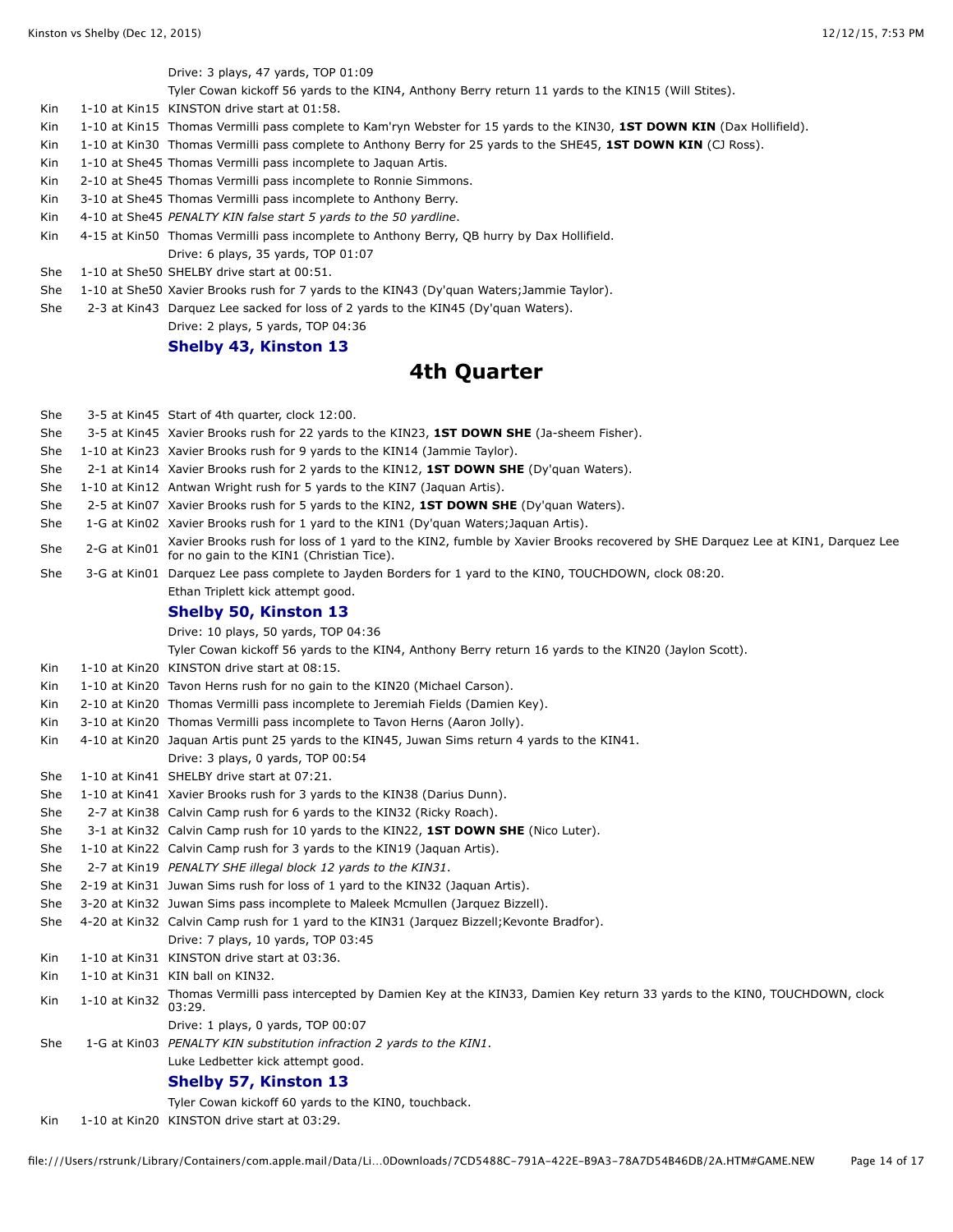Kin 1-10 at Kin20 Thomas Vermilli pass complete to Ronnie Simmons for 11 yards to the KIN31, **1ST DOWN KIN** (Jaylon Scott).

Kin 1-10 at Kin31 Thomas Vermilli pass complete to Jeremiah Fields for 15 yards to the KIN46, **1ST DOWN KIN** (Josh Hopper).

Kin 1-10 at Kin46 Kam'ryn Webster pass incomplete to Tavon Herns (Josh Smith).

Kin 2-10 at Kin46 Thomas Vermilli pass complete to Anthony Berry for 2 yards to the KIN48 (Devyn Smith).

Kin 3-8 at Kin48 Thomas Vermilli pass complete to Jeremiah Fields for 11 yards to the SHE41, **1ST DOWN KIN** (Josh Smith).

Kin 1-10 at She41 Thomas Vermilli pass complete to Jaquan Artis for 41 yards to the SHE0, **1ST DOWN KIN**, TOUCHDOWN, clock 00:10.

Kin 1-G at She03 *PENALTY KIN substitution infraction 90 yards to the KIN7*.

Kin 1-G at Kin07 *PENALTY SHE roughing the kicker 90 yards to the SHE3*.

Tavon Herns rush attempt good.

#### **Shelby 57, Kinston 21**

Drive: 6 plays, 80 yards, TOP 03:20

Bailey Blake kickoff 13 yards to the SHE47, on-side kick, recovered by KIN Darius Dunn on SHE45.

- Kin 1-10 at She45 KINSTON drive start at 00:9.
- Kin 1-10 at She45 Thomas Vermilli pass intercepted by Josh Smith at the SHE5, Josh Smith return 0 yards to the SHE5.
- Drive: 1 plays, 0 yards, TOP 00:09
- She 1-10 at She05 SHELBY drive start at 00:00.
- She 1-10 at She05 End of game, clock 00:00.

#### **FINAL SCORE**

**Shelby 57, Kinston 21**

## **Play Breakdown Summary**

### **Play Breakdown Summary (Final) The Automated ScoreBook Kinston vs Shelby (Dec 12, 2015 at Raleigh, N.C.)**

| Shelby<br>Kinston             |              |                 |                         |                      |                |              |                |
|-------------------------------|--------------|-----------------|-------------------------|----------------------|----------------|--------------|----------------|
| <b>Down</b>                   |              | <b>RUN PASS</b> | Total                   | Down                 |                | RUN PASS     | Total          |
| $OVERAIL$                     | 18 44        |                 | 62                      | $OVERALL$            | 39             | 34           | 73             |
| $l1ST$ DOWN                   | 9            | 21              | 30                      | $1ST$ DOWN           | 19             | 12           | 31             |
| 2ND DOWN-SHORT                | 2            | $\mathbf{0}$    | $\overline{2}$          | 2ND DOWN-SHORT       | 3              | 2            | 5              |
| 2ND DOWN-MIDDLE               | $\mathbf{1}$ | 0               | $\overline{1}$          | 2ND DOWN-MIDDLE      | 6              | $\mathbf{1}$ | $\overline{7}$ |
| $ 2ND$ DOWN-LONG              | 6            | 9               | 15                      | $2ND$ $DOWN-LONG$    | $\overline{7}$ | 6            | 13             |
| 3RD DOWN-SHORT                | $\mathbf{0}$ | $\mathbf{0}$    | $\Omega$                | 3RD DOWN-SHORT       | $\overline{2}$ | $\mathbf{1}$ | 3              |
| 3RD DOWN-MIDDLE               | $\mathbf{0}$ | $\mathbf{0}$    | $\overline{\mathbf{0}}$ | 3RD DOWN-MIDDLE      | $\Omega$       | $\mathbf{1}$ | $\mathbf{1}$   |
| $ 3RD$ $DOWN-LONG$            | $\mathbf{0}$ | 12              |                         | 12 3RD DOWN-LONG     | $\mathbf{1}$   | 10           | 11             |
| $4TH$ DOWN                    | $\Omega$     | 2               | 2                       | 4TH DOWN             | $\mathbf{1}$   | $\mathbf{1}$ | 2              |
| Kinston                       |              |                 |                         | Shelby               |                |              |                |
| Formation<br>RUN PASS Total   |              |                 |                         | Formation RUN PASS   |                |              | Total          |
|                               | 18           | 44              | 62                      | .                    | 39             | 34           | 73             |
|                               |              |                 |                         |                      |                |              |                |
| Kinston (Sorted by Play type) |              |                 |                         |                      |                |              |                |
| IST DOWN RUN (9 RUN, 21 PASS) |              |                 |                         | <b>1ST DOWN PASS</b> |                |              |                |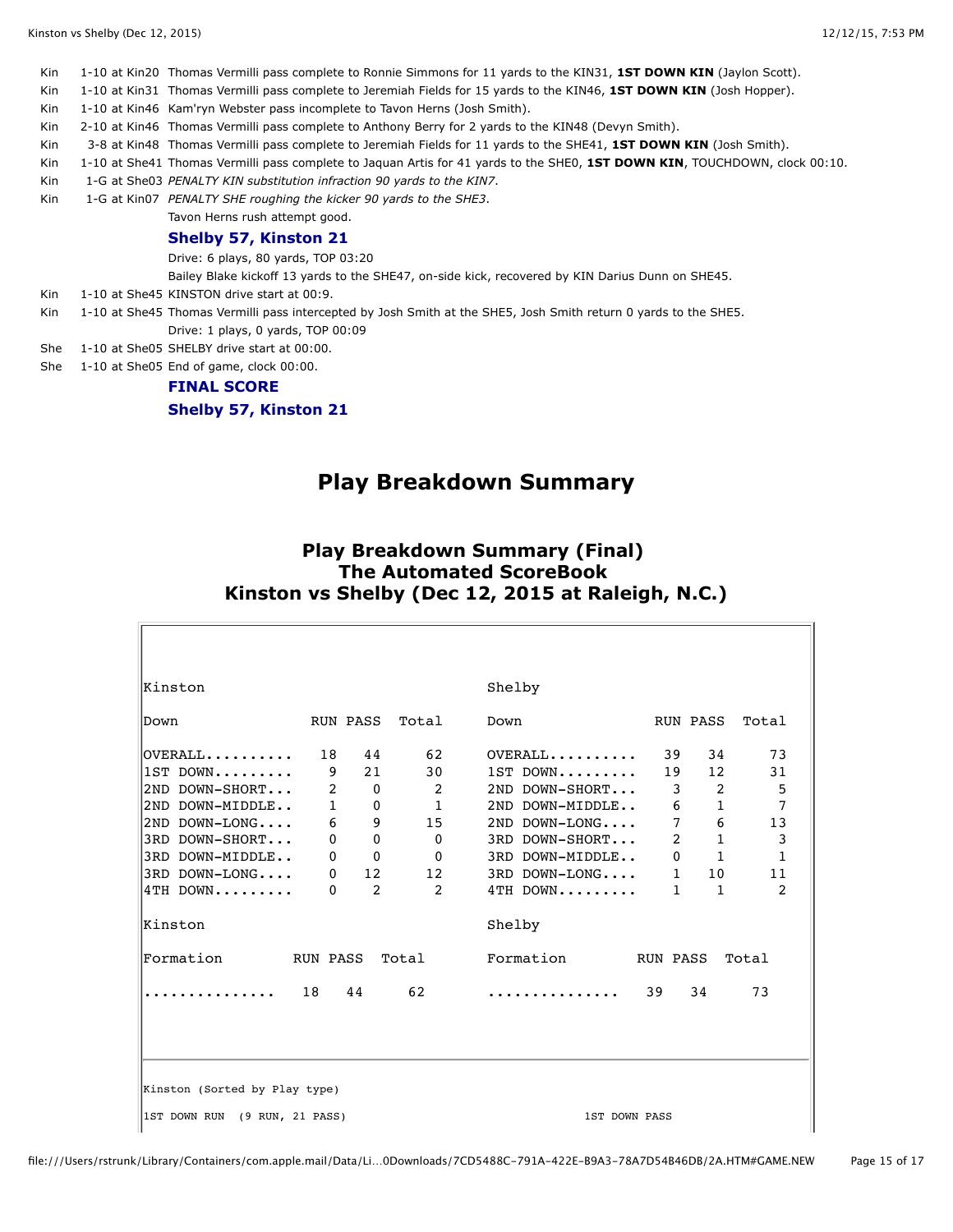| 1-10 W31 #1<br>$1 \vert$<br>1<br> 1-15 W31 #17<br>$1 \vert$<br>1<br>$1 - 1$ B01 #17<br>$1 \vert$<br>1<br>1-10 W20 #22<br>0 <sub>1</sub><br>1<br>$ 1-10 B31 #22$<br>9 [<br>1<br>1-10 W20 #22<br>13 T<br>1<br>$1 - 10$ W33 #22<br>3 [<br>1<br>$1 - 10$ B14 #22 13 [<br>1<br> 1-10 W20 #32<br>5 <sub>1</sub><br>1                                                                | 1-10 W44 $#17$ to $#1$<br>$\begin{array}{ccc} & 0 & \end{array}$<br>1<br>1-10 W31 $#17$ to $#1$<br>$15$ [<br>J.<br>1-10 B44 $#17$ to $#1$<br>$2 \int$<br>J.<br>1-10 W32 $#17$ to $#18$<br>INT [<br>1<br>1-10 W34 $#17$ to $#2$<br>$-$ [<br>J.<br>1-10 W15 $#17$ to $#2$<br>15 <sub>1</sub><br>1<br>1-9 B09 $#17$ to $#22$<br>$-6$ [<br>1<br>1-10 W46 #2 to #22<br>$-1$<br>J.<br>1-10 W20 #17 to #23<br>11 <sub>1</sub><br>1<br>1-10 W32 $#17$ to $#23$<br>$-1$<br>J.<br>1-10 W20 $#17$ to $#23$<br>$-$ [<br>1<br>1-10 W30 $#17$ to $#3$<br>$25 \mid$<br>J.<br>1-10 B41 $#17$ to $#3$<br>10 <sub>1</sub><br>1<br>1-10 W20 $#2$ to $#3$<br>$-$ [<br>1<br>1-10 W44 $#17$ to $#3$<br>13 <sub>1</sub><br>J<br>1-10 W32 $#17$ to $#3$<br>8 <sup>1</sup><br>1<br>1-10 W35 $#17$ to $#3$<br>$-$ [<br>1<br>1-10 B45 #17 to #32<br>$-$ [<br>J.<br>1-10 B41 $#17$ to $#32$<br>41 [<br>1<br>1-10 B45 $#17$ to $#43$<br>INT [<br>1<br>1-10 B43 $#17$ to $#$<br>SACK [<br>1 |
|-------------------------------------------------------------------------------------------------------------------------------------------------------------------------------------------------------------------------------------------------------------------------------------------------------------------------------------------------------------------------------|---------------------------------------------------------------------------------------------------------------------------------------------------------------------------------------------------------------------------------------------------------------------------------------------------------------------------------------------------------------------------------------------------------------------------------------------------------------------------------------------------------------------------------------------------------------------------------------------------------------------------------------------------------------------------------------------------------------------------------------------------------------------------------------------------------------------------------------------------------------------------------------------------------------------------------------------------------------|
| 2ND-SHORT RUN (2 RUN, 0 PASS)<br>$2-1$ B22 #17 8 [<br>$\blacksquare$<br>$2-2$ W40 #17 4 [<br>$\Box$                                                                                                                                                                                                                                                                           | 2ND-SHORT PASS                                                                                                                                                                                                                                                                                                                                                                                                                                                                                                                                                                                                                                                                                                                                                                                                                                                                                                                                                |
| 2ND-MIDDLE RUN (1 RUN, 0 PASS)<br>$ 2 - 5 \quad W25 \; #1$<br>$6 \int$<br>$\blacksquare$                                                                                                                                                                                                                                                                                      | 2ND-MIDDLE PASS                                                                                                                                                                                                                                                                                                                                                                                                                                                                                                                                                                                                                                                                                                                                                                                                                                                                                                                                               |
| 2ND-LONG RUN (6 RUN, 9 PASS)<br>2-10 W44 #1<br>$4 \left[$<br>-1<br>2-10 W32 #1<br>$-8$ [<br>1<br>2-10 W20 #22<br>$0 \quad$<br>-1<br>2-10 W20 #22<br>3 [<br>1<br>2-10 W35 #22 -2 [<br>1<br>2-9 W32 #TM -12 [<br>$\overline{1}$                                                                                                                                                 | 2ND-LONG PASS<br>2-8 B42 $#17$ to $#1$<br>$  \left[$<br>$\perp$<br>2-10 W20 $#17$ to $#1$<br>$-1$<br>-1<br>2-15 B15 #17 to #2<br>15 <sub>1</sub><br>J.<br>2-10 B45 #17 to #23<br>$-1$<br>J.<br>2-12 B45 #17 to #23<br>$ \Gamma$<br>J<br>2-14 W32 $#17$ to $#3$<br>9 [<br>J<br>2-10 W46 $#17$ to $#3$<br>2 [<br>J<br>2-12 W31 #17 to #3<br>4 <b>[</b><br>1<br>2-10 W34 #17 to # SACK [                                                                                                                                                                                                                                                                                                                                                                                                                                                                                                                                                                         |
| 3RD-SHORT RUN (0 RUN, 0 PASS)                                                                                                                                                                                                                                                                                                                                                 | 3RD-SHORT PASS                                                                                                                                                                                                                                                                                                                                                                                                                                                                                                                                                                                                                                                                                                                                                                                                                                                                                                                                                |
| 3RD-MIDDLE RUN (0 RUN, 0 PASS)                                                                                                                                                                                                                                                                                                                                                | 3RD-MIDDLE PASS                                                                                                                                                                                                                                                                                                                                                                                                                                                                                                                                                                                                                                                                                                                                                                                                                                                                                                                                               |
| 3RD-LONG RUN (0 RUN, 12 PASS)                                                                                                                                                                                                                                                                                                                                                 | 3RD-LONG PASS<br>3-8 W48 #17 to #1 11 [<br>J.<br>3-5 $W41$ #17 to #2<br>$-$ [<br>J.<br>3-10 W20 $#17$ to $#2$<br>$-1$<br>1<br>3-18 W24 #17 to #22<br>$-$ [<br>J.<br>3-8 B42 $#17$ to $#22$<br>$-$ [<br>1<br>3-10 W20 #17 to #22<br>$-$ [<br>1<br>3-20 W24 #17 to #22<br>$-$ [<br>L<br>3-12 W33 #17 to #22<br>$-$ [<br>$\mathbf{I}$<br>3-7 W23 #17 to #23<br>$-$ [<br>$\mathbf{I}$<br>3-6 W48 #17 to #25<br>INT [<br>1<br>3-10 B45 $#17$ to $#3$<br>$-1$<br>1<br>3-12 B45 $#17$ to $#3$<br>36 <b>[</b><br>1                                                                                                                                                                                                                                                                                                                                                                                                                                                    |
| 4TH DOWN RUN (0 RUN, 2 PASS)                                                                                                                                                                                                                                                                                                                                                  | <b>4TH DOWN PASS</b><br>4-15 W50 #17 to #3<br>$-$ [<br>1<br>4-8 B42 $#17$ to $#$<br>SACK [<br>$\mathbf{I}$                                                                                                                                                                                                                                                                                                                                                                                                                                                                                                                                                                                                                                                                                                                                                                                                                                                    |
| Shelby (Sorted by Play type)                                                                                                                                                                                                                                                                                                                                                  |                                                                                                                                                                                                                                                                                                                                                                                                                                                                                                                                                                                                                                                                                                                                                                                                                                                                                                                                                               |
| 1ST DOWN RUN (19 RUN, 12 PASS)<br>$1 - 1$ B46 #13<br>0 <sub>1</sub><br>-1<br> 1-10 B37 #13<br>4 [<br>1<br>$1 - 8$ W08 #14<br>8 [<br>1<br>1-10 W47 #14<br>5 [<br>-1<br> 1-10 W13 #14<br>3 [<br>1<br>1-10 W25 #14<br>5 [<br>1<br> 1-10 B50 #14<br>3 [<br>1<br> 1-10 B36 #14<br>4 [<br>-1<br> 1-10 W23 #14<br>9 [<br>1<br> 1-10 W40 #14<br>5 [<br>-1<br>$1-11$ W24 #14 24 [<br>1 | 1ST DOWN PASS<br>1-10 W39 $#11$ to $#14$<br>4 <b>[</b><br>1<br>1-15 B40 $#11$ to $#2$<br>$-$ [<br>J.<br>1-10 B50 #11 to #2<br>$-$ [<br>1<br>1-10 W33 #11 to #2<br>$-$ [<br>1<br>1-10 W38 #11 to #2<br>$-$ [<br>1<br>1-10 W44 #11 to #5<br>$-$ [<br>1<br>1-13 W13 #11 to #5<br>$-$ [<br>L<br>1-10 W23 #11 to #5<br>7 [<br>L<br>1-10 B18 $#11$ to $#5$<br>$-$ [<br>1<br>1-10 W35 #11 to #6<br>10 <sub>1</sub><br>1<br>1-10 B43 #11 to #6<br>19 [<br>1                                                                                                                                                                                                                                                                                                                                                                                                                                                                                                           |